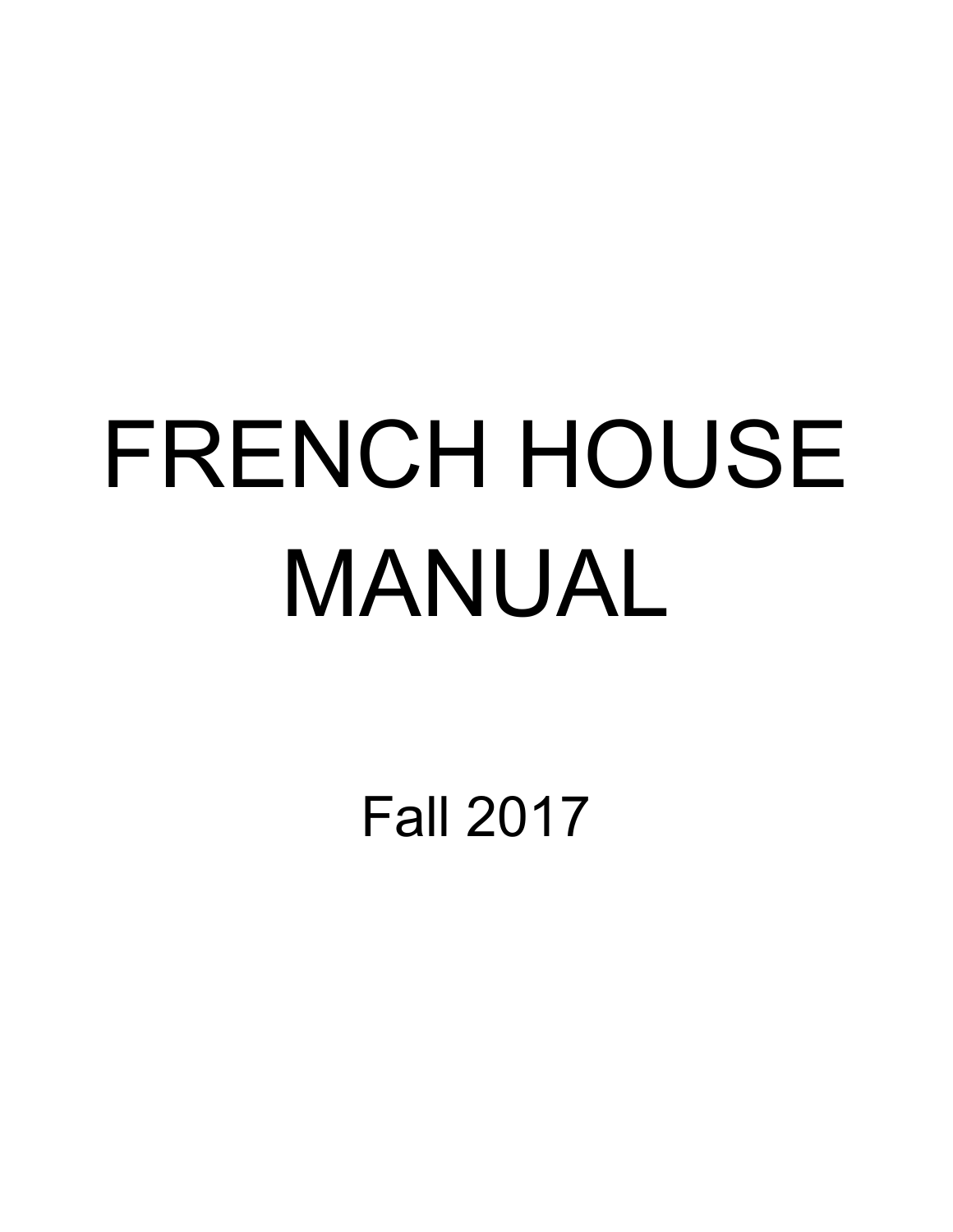#### LAST UPDATE: 9-14-2017

The French House manual is made to be <sup>a</sup> set of guidelines - the cooperative living experience is <sup>a</sup> fluid one which changes from semester to semester. The manual is not the end all be all for house rules - inclusion in the manual doesn't mean the house's stance is rigid on <sup>a</sup> particular topic, while exclusion from the manual doesn't give license to commit any other action.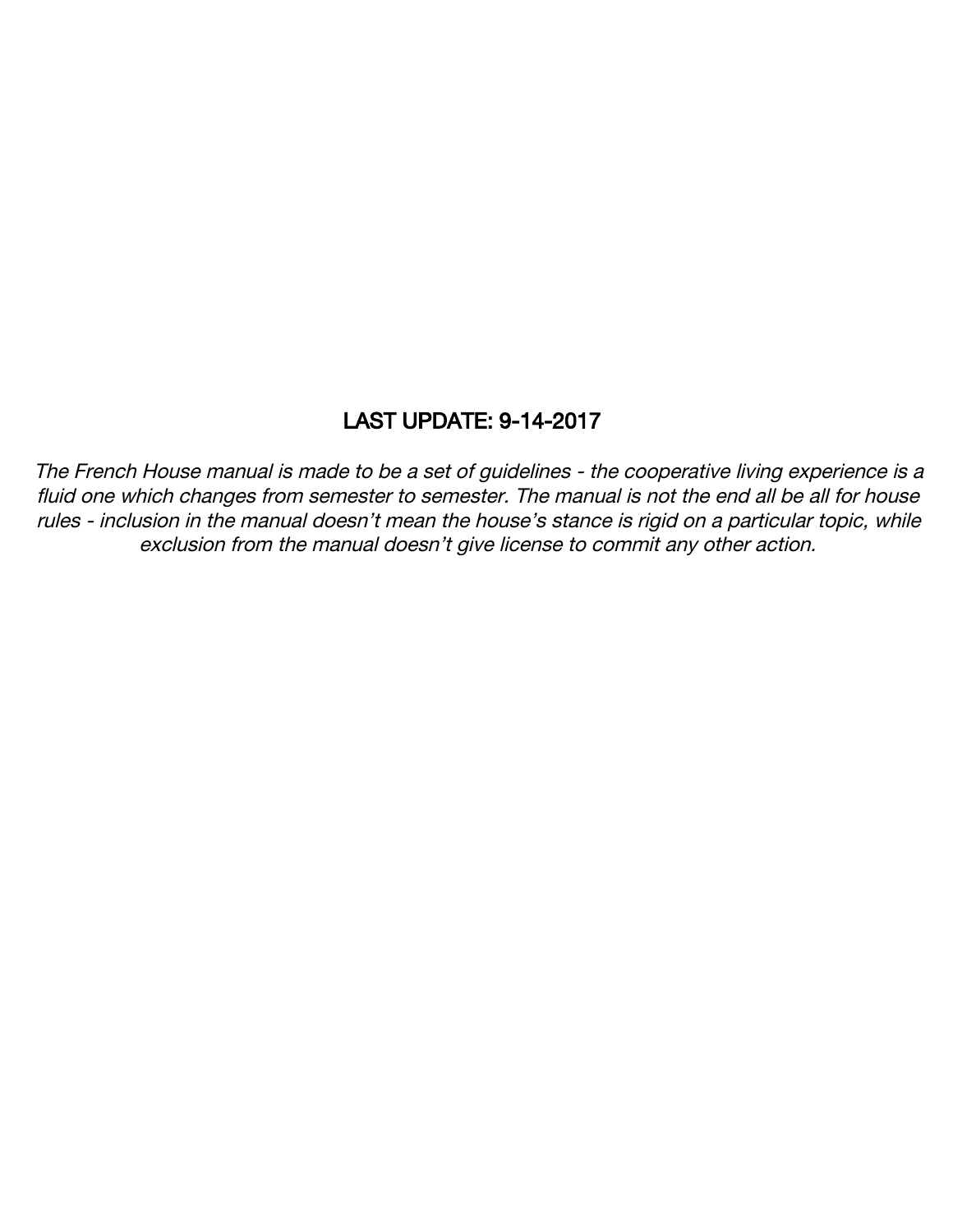## THE SEVEN CO-OPERATIVE PRINCIPLES

## VOLUNTARY AND OPEN MEMBERSHIP

Co-operatives are voluntary organisations, open to all persons able to use their services and willing to accept the responsibilities of membership, without gender, social, racial, political or religious discrimination.

## DEMOCRATIC MEMBER CONTROL

Co-operatives are democratic organisations controlled by their members, who actively participate in setting their policies and making decisions. Men and women serving as elected representatives are accountable to the membership. In primary co-operatives members have equal voting rights (one member, one vote) and co-operatives at other levels are also organised in a democratic manner.

## MEMBER ECONOMIC PARTICIPATION

Members contribute equitably to, and democratically control, the capital of their co-operative. At least part of that capital is usually the common property of the co-operative. Members usually receive limited compensation, if any, on capital subscribed as a condition of membership. Members allocate surpluses for any or all of the following purposes: developing their co-operative, possibly by setting up reserves, part of which at least would be indivisible; benefiting members in proportion to their transactions with the co-operative; and supporting other activities approved by the membership.

## AUTONOMY AND INDEPENDENCE

Co-operatives are autonomous, self-help organisations controlled by their members. If they enter into agreements with other organisations, including governments, or raise capital from external sources, they do so on terms that ensure democratic control by their members and maintain their co-operative autonomy.

## EDUCATION, TRAINING AND INFORMATION

Co-operatives provide education and training for their members, elected representatives, managers, and employees so they can contribute effectively to the development of their co-operatives. They inform the general public - particularly young people and opinion leaders - about the nature and benefits of co-operation.

## CO-OPERATION AMONG CO-OPERATIVES

Co-operatives serve their members most effectively and strengthen the co-operative movement by working together through local, national, regional and international structures.

## CONCERN FOR COMMUNITY

Co-operatives work for the sustainable development of their communities through policies approved by their members.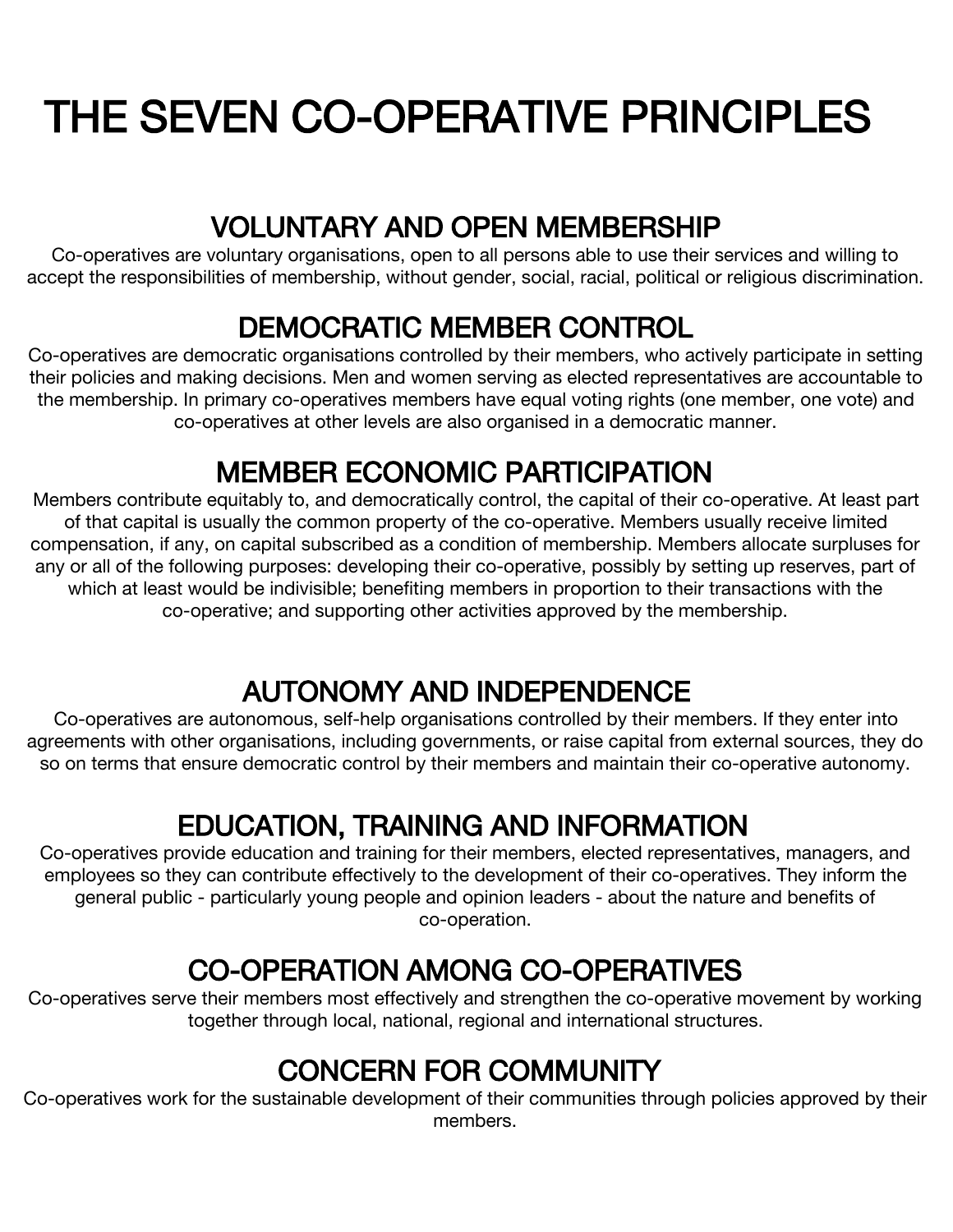BASIC HOUSE GUIDELINES Membership/House Process Member Orientation House Meetings **Smoking** Parking Common Interests Roof Access Cup Runs Commons and Bikes House Parties Roommate Contracts BOARDERS, GUESTS, AND COUCHSURFERS Boarders **Guests Couchsurfers KITCHEN Sanitation** Chef Pots/Bowls/Cutting Boards **Dinners** Personal Food Save Plates LABOR General Policy Labor & Beautification Holiday Makeup Labor Labor Warning/Fines System Party Labor FINES & PURCHASES House Purchases House Discretionary Funds Small Purchases Personal Mess Fines Maintenance Fines Officer Fines INTERIM Interim Officers Interim Labor Interim House Process

OFFICER ROLES Trustee (3 Hours) Labor Czar (3 Hours) Kitchen Manager (3 Hours) Membership Coordinator (1 Hour) Treasurer (1 Hour) Maintenance Officer (2 Hours) Board Representative (2 Hours) Gnome Lord (2 Hours) Education (1 Hour) Historian (1 Hour) Example of a Proposal FRENCH HOUSE ROOMMATE AGREEMENT LABOR DESCRIPTIONS Iron Chef (2 hrs) Kitchen Clean (2 hrs) Lunch Clean (1 Hour) Garden Gnome (1 Hour) Commons Clean (Upstairs & Downstairs) (1 Hour) Bathroom Clean (Upstairs/Downstairs) (1 hour) Porch/Laundry Clean (1 hour) Trash / Recycling (1 hour) HEB/Costco Shop (2 hours) Fridge Clean (1 hour) Mail (Membership) Guff Cook (2 hours) Cookie Monster (2 hours) Weekend Kitchen Fairy (1 hours) Revision History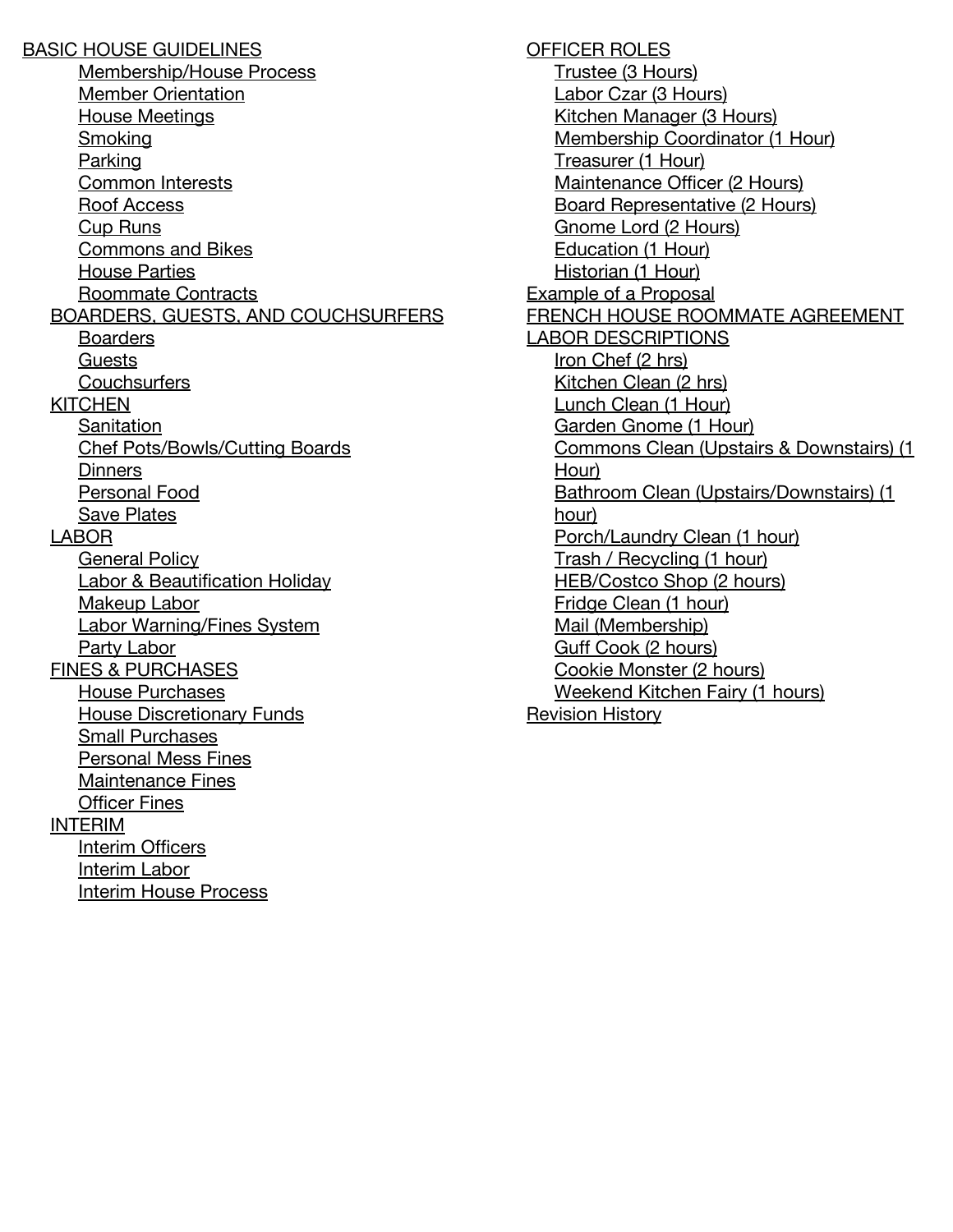#### BASIC HOUSE GUIDELINES

#### Membership/House Process

Membership is available to any upper division college student or graduate student. Acceptance to French House is guaranteed to all other applicants granted that there are no upper division or graduate level students on the waitlist, a room is available and you meet all requirements given to you by ICC. Non-students will be accepted only if no students remain on the waitlist.

The house process requires that prospective members attend at least one dinner and help cook dinner, before moving into French House. An interview outlining what a new member should expect from cooperative living will also be acceptable if the member is not located in Austin. If they meet all other membership and ICC requirements, they can then apply to move in.

House members may raise objections about a prospective member directly to the Leasing Specialist at any point before the contract is signed. The Leasing Specialist will discern whether these objections may be the basis for rejecting a prospective member's application to French House.

See also, Interim: House Process

#### Member Orientation

All members must be present for Member Orientation, run by the Trustee and Labor Czar, directly following the first meeting of each semester. This orientation will include a quick overview of major rules, a hands on tour of the kitchen (Jackson rules, cast iron cleaning, where things go/are,) save plate policy, etc.

This is optional for members who have lived at French House for 3 semester or more.

If no new members move in over the interim periods, the orientation is optional at the discretion of Labor Czar and Trustee. If new members move in during the semester, whether they need a Member Orientation is at the discretion of Labor Czar and Trustee.

#### House Meetings

Mandatory meetings occur every other Sunday after dinner, and all French House members are required to attend. The date of a meeting may be changed by informal or formal house vote, but must be done 48 hours in advance. Showing up late to meetings, leaving early, or leaving for extended periods (greater than 10 minutes) will result in your being marked absent.

Unexcused absences

| <b>Officers</b> | Maximum of one unexcused absence before \$5 fine.      |
|-----------------|--------------------------------------------------------|
|                 | Three unexcused absences will result in member review. |
| <b>Members</b>  | Maximum of two unexcused absences before \$5 fine.     |
|                 | Four unexcused absences will result in member review.  |

Meetings must maintain quorum (defined by greater than 50% of the house) in order to make house decisions. Assuming quorum is met, a vote may pass only if the vote is a true majority (5 votes for, 5 abstaining would be a failed vote.)

If you cannot attend a meeting you must notify the Trustee 24 hours in advance. If you miss a meeting, you are expected to read the minutes and will be held accountable for any decisions made at meetings, regardless of attendance.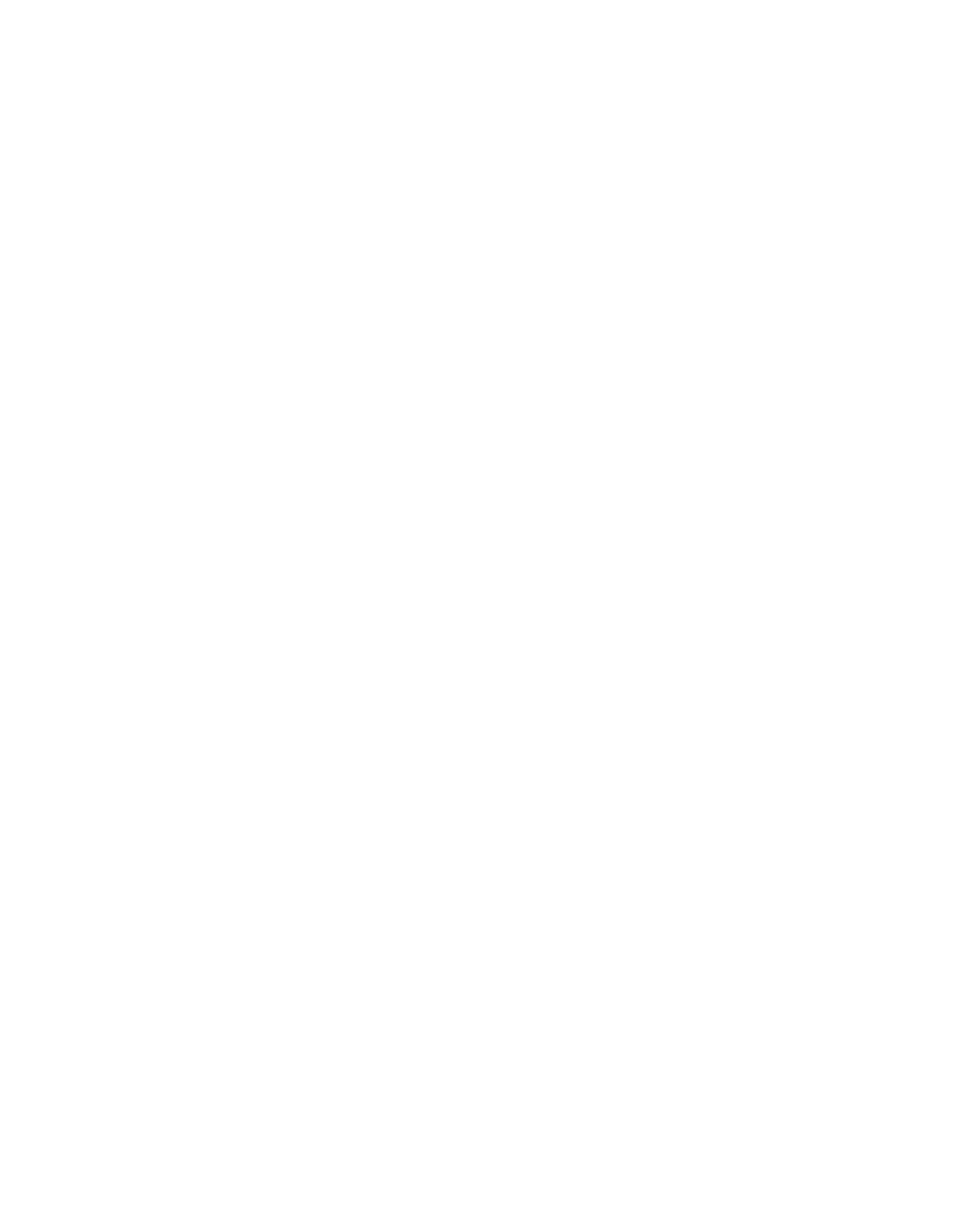Proposals, which are changes to the house manual, or an allocation of house funds, must be submitted to the Trustee 48 hours or more before a meeting. The trustee will post and/or email a meeting agenda every Friday preceding a meeting by midnight. House members are allowed to bring forward one spontaneous proposal which was not submitted to the Trustee each semester, which must be voted in by a <sup>%</sup> house vote. A spontaneous proposal, regardless of whether it passes or fails, may only be introduced once per member, per semester.

The General Membership Meeting (GMM), counts as a mandatory house meeting and being absent without notifying the Trustee with a reasonable excuse will count as an absence.

#### **Smoking**

Common areas and personal areas are smoke free. Smoking is allowed outside only. If the member living in room #1 has a problem with smoke, they may bring it up at a meeting and it will be prohibited until the member moves out, changes rooms, or decides to re-allow it.

#### Parking

Only French House members may park in the lot or driveway. Guests may not park there. If you need to momentarily pull into the driveway, you must be available to move your car. Double parking is not acceptable.

#### Common Interests

- 1. No animals allowed.
- 2. Television use in common areas is outlawed, excepting for special events such as a house movie night. (if a member's TV is used for such an event it must be removed from commons by evening)
- 3. Entering a housemate's room without permission is considered a violation of privacy and such acts may warrant a Member Review.
- 4. No singing, live, or loud music after 10PM Sundays through Thursdays. Members should lower music when asked by a housemate, regardless of time of day.
- 5. Members must be courteous and abide by French House and ICC policies.
- 6. Members must help with house security by locking windows and doors when nobody is in the common areas, as well as turning off lights when leaving a room.
- 7. Not knowing a rule does not make a housemate exempt from said rule.

#### Roof Access

Being on the roof for any reason is an act punishable by a fine of \$50.00 and/or eviction (ICC Standing Rule.)

#### Cup Runs

A house officer may call a Cup Run by writing a note on the whiteboard 24 hours in advance. Two volunteers, one of which must be an officer, will go from room to room collecting house dishes. If the occupant is not home, the room may be opened with the extra key (failure by the officers to gain access to the key box will result in the member getting a free pass should their door be locked.) Additionally if someone does not want their room accessed they may leave their dishes outside their room with a note, and their room will be left alone.

The room with the most points must wash all the Cup Run dishes - ½ point will be awarded for every utensil, 1 full point for all other dishes.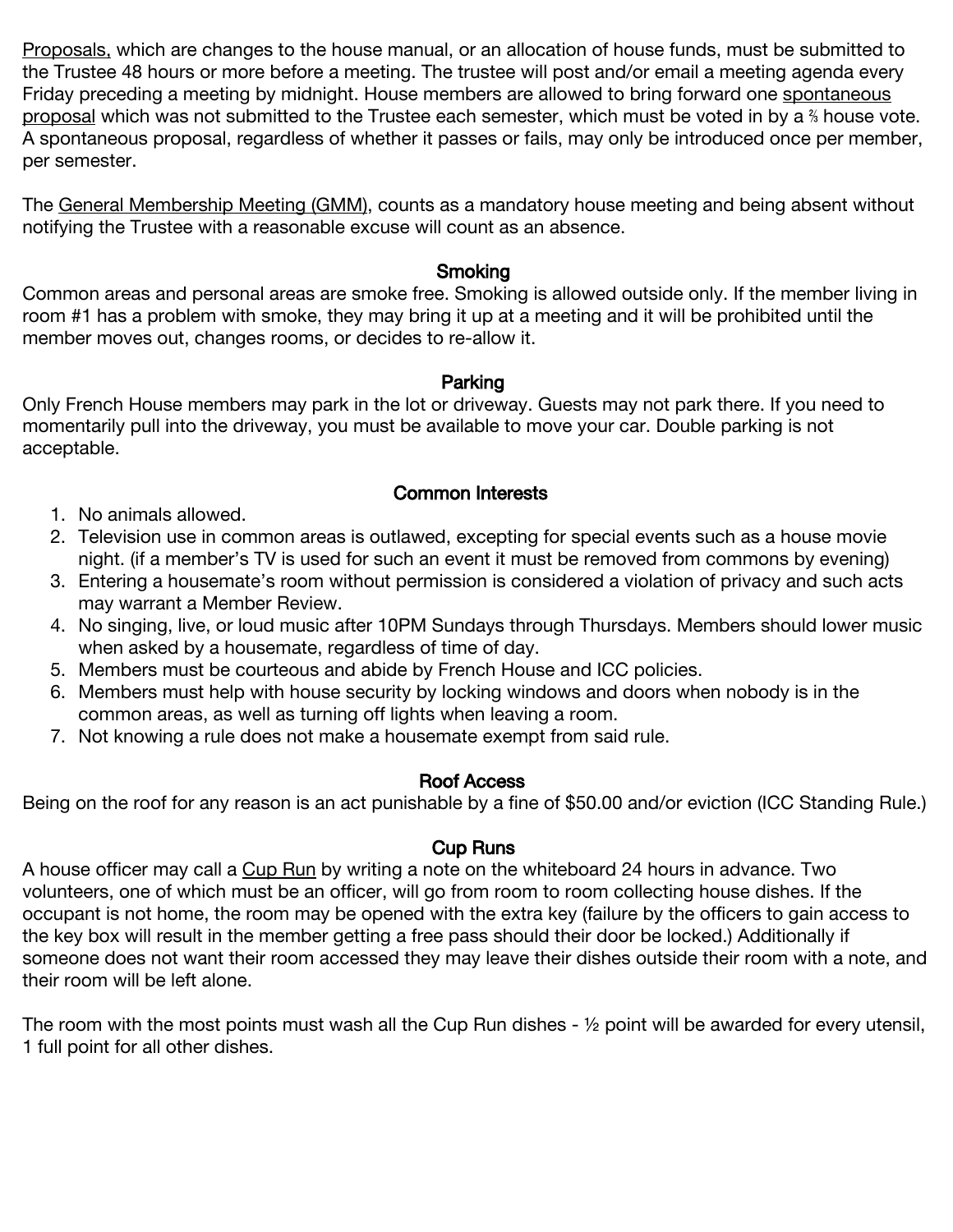#### Commons and Bikes

Members should remove all personal items from common spaces every day. A personal mess fine can be given by an officer to anyone leaving personal items or dishes in the commons for over 24 hours. Items left in the kitchen for 5 hours or more are also applicable for a personal mess fine.

Bikes are not allowed in the commons for any extended amount of time. If you need to leave your bike in the commons for 5 minutes or less, that is acceptable, however any additional time can result in a \$5.00 fine.

#### House Parties

A proposal should be made for house parties of any kind and presented at a House Meeting. Majority vote is required for the party to be allowed. If any proposed party is for a group/organization/cause that is not directly related to French House, the proposer will be responsible for party cleanup.

When a party is proposed 7 labor positions must be filled, including post-party commons and grounds cleans. If you do not do your labor by 5PM the day following a party you will be assessed with a warning or violation.

Any member which attends a house party must sign up for Party Labor. See also, Labor: Party Labor.

#### Roommate Contracts

Roommate contracts serve as official agreements between roommates regarding the rules and expectations for a room. The content of a contract is at discretion of the roommates themselves, with the Trustee facilitating the creation of each contract at the start of a semester. For the contract to be enforced and adhered to, one roommate may go to the Trustee at any time they feel the contract has been breached, and the Trustee can then levy violations on the offending roommate. The third violation of the contract results in a conflict mediation, while the fourth results in a member review. See: Last page of the manual for <sup>a</sup> sample roommate contract.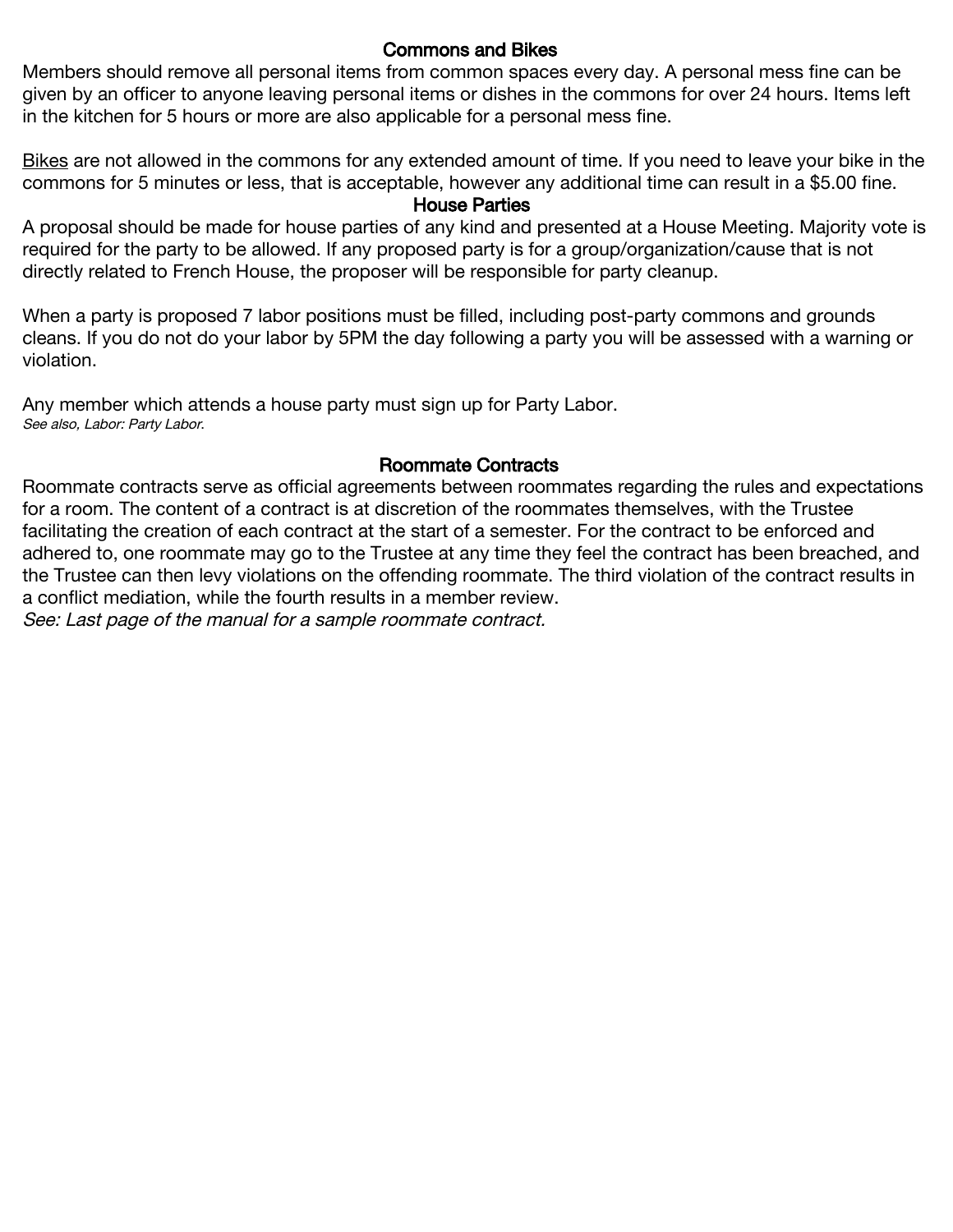#### BOARDERS, GUESTS, AND COUCHSURFERS

Nobody may stay at French House more than 2 weeks without <sup>a</sup> contract from ICC.

#### **Boarders**

Prospective boarders must be approved by a majority house vote. New boarders must pay half of their first month's boarding fees at the beginning of the month. After the first month any payment plan must be decided by the Treasurer. Boarders may pay for access to both the kitchen and house dinners, or choose a plan which only allows a choice of meals or kitchen access.

Boarding Costs

| With Labor |  | : \$105/mo Kitchen OR Meals, no Labor | :\$60  |
|------------|--|---------------------------------------|--------|
| Without    |  | $: $120/mo$ Kitchen OR Meals + Labor  | : \$45 |

#### **Guests**

An ICC-contracted member (boarders not included) must be responsible, and will be held liable, for any guest at the house. If any personal property damage occurs, the guest's sponsor will be held liable and it is their responsibility to replace the property, pay for repairs, or allocate resources to make the situation right in the eyes of the property owner.

Frequent visitors may be voted in as House Friends, which effectively makes the entire house liable for their actions, rather than an individual member. House Friends are allowed to know the house code, and must be voted in by a house majority at a meeting. House friends will be reviewed on a semesterly basis.

Guests may eat two dinners within a two week span at the house for free, but must pay per meal for additional meals. Guests have kitchen access, but not guff food access.

The house may review liability for specific situations on a case-by-case basis, as this policy may not appropriately apply in certain situations.

#### **Couchsurfers**

French House accepts Couchsurfers under the following strict guidelines:

- 1. A couchsurfer should request a couch with a 2 weeks notice so that they may be approved at a house meeting.
- 2. Maximum of two weeks stay at the house.
- 3. Couchsurfers will not receive the door code.
- 4. Any member may evict a surfer at any time, at their own discretion.
- 5. Any dissent from any member of the house during a vote process will result in the couchsurfer being rejected.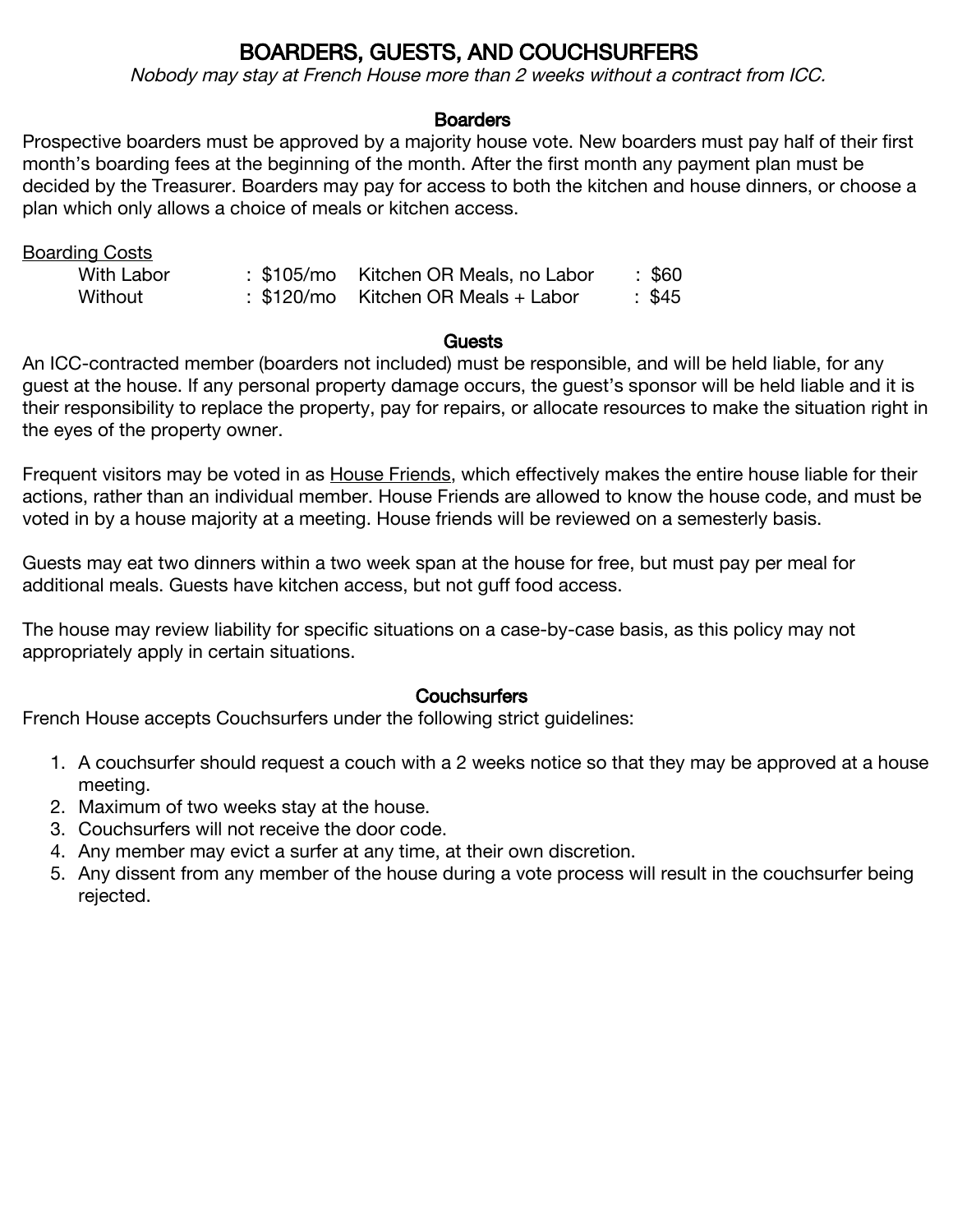#### KITCHEN

The kitchen is open 24 hours, and food is available to all members unless it is personal food or food which is to be used in the preparation of a meal. If you cook with something, or use a dish, you MUST clean it.

#### **Sanitation**

Be courteous to other members and follow all state and city health regulations. Practice cleanliness and do not sit or put your feet on the island or counters.

If anything you use comes in contact with raw meat, you must clean or otherwise replace it with another cutting board/knife/plate, etc if you plan to use the dish for ANYTHING else.

The Jackson is a sanitizer, not a dishwasher. All items must be cleaned on the tops and bottoms for food remnants, with soap, before being placed in the Jackson.

#### Chef Pots/Bowls/Cutting Boards

Are not to be removed from the kitchen by any member of the house. Pots, cutting boards and bowls (the metal mixing bowls or large plastic bowls) should always remain in the kitchen. Tupperware can be used as an alternative.

#### **Dinners**

Dinners are served Sunday through Thursday night at 7:00 PM. A veggie option is not guaranteed, but a Kitchen Manager may request cooks accommodate. You may request a save plate if you are not home for dinner, but you must clean it regardless of if you eat the food.

If labor does not allow for five cooks per week, the Labor Czar may cut a meal with consent of the house.

#### Cooking/Cleaning

While the chefs of the house are making their food from 5-7:00 PM, the house kitchen should not be used unless you have no other recourse AND the chefs' permission. Similarly if a surfaces clean is being done, do not take it upon yourself to prepare a five course feast and delay the person cleaning, you may cook only with the cleaner's permission. Use proper discretion and politeness when someone is doing their labor - if your duty is to clean the bathroom, you certainly wouldn't appreciate someone using it in the middle of that time.

#### Personal Food

All personal food in the fridge, freezer, or shelf must be labeled with the owner's initials and the date the food was placed there. Alcohol does not require initials.

Bagged food will be kept for up to one month after its marked date. Restaurant leftovers will only be left for 1 week. Any food that is rotten or past its expiration date will be thrown out, regardless of the date it was labeled.

Food in the freezer will be moved to the guff freezer if it was labeled in a prior semester. Fridge clean will never throw out new items, but it is the responsibility of the owner of the personal food to accurately label or relabel their items.

#### Save Plates

Anyone requesting a save plate must write their initials in the appropriate box on the whiteboard before dinner is served on the requested day. Save plates will then be protected for 24 hours after the meal, and become guff after this period. Failure to eat or otherwise clean your save plate after 48 hours will result in a Personal Mess Fine, though the save plate may be moved to the personal fridge to work around this problem.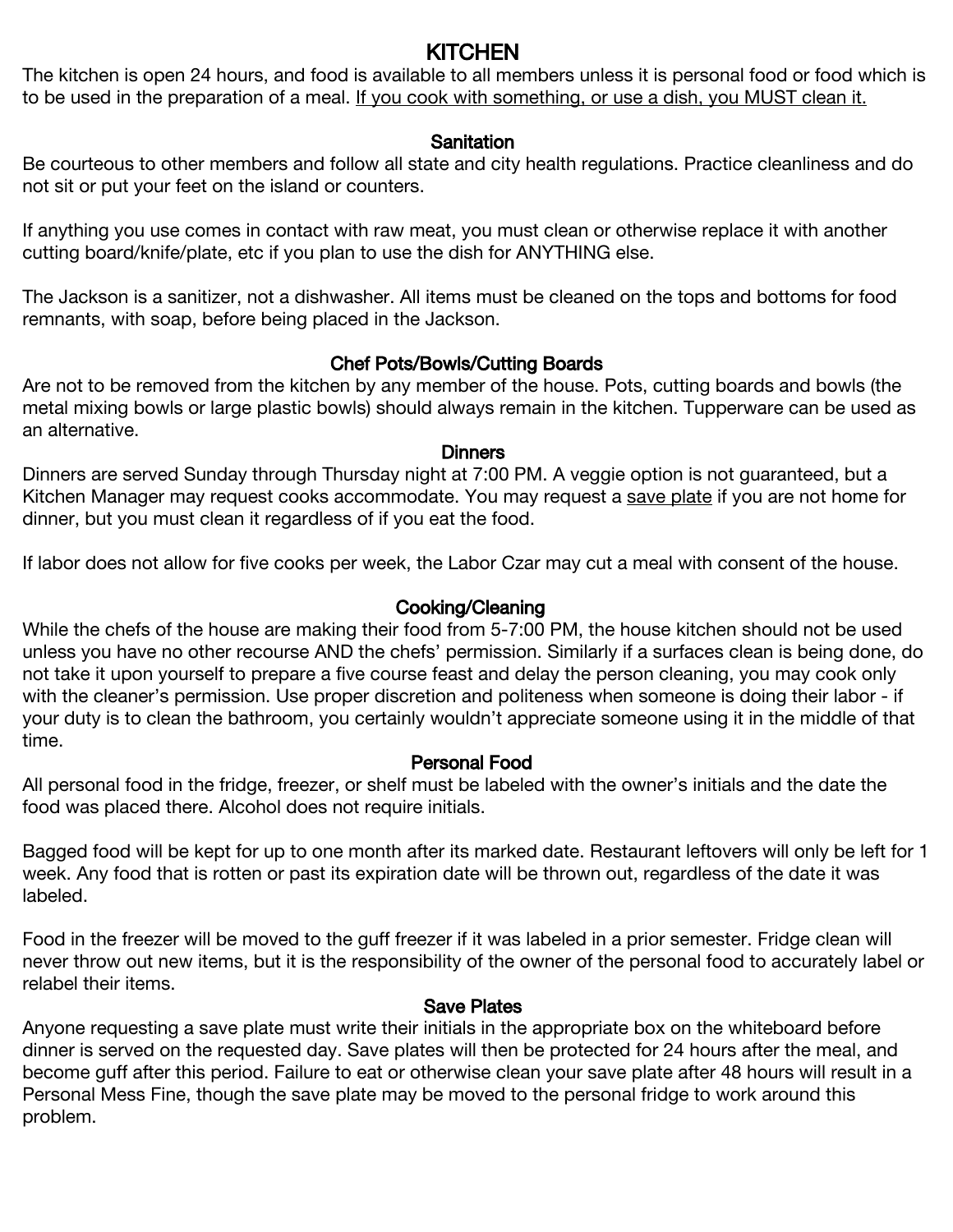Group save plates are not an option, and will result in a warning for the cooks the first time, and a labor offense the second time.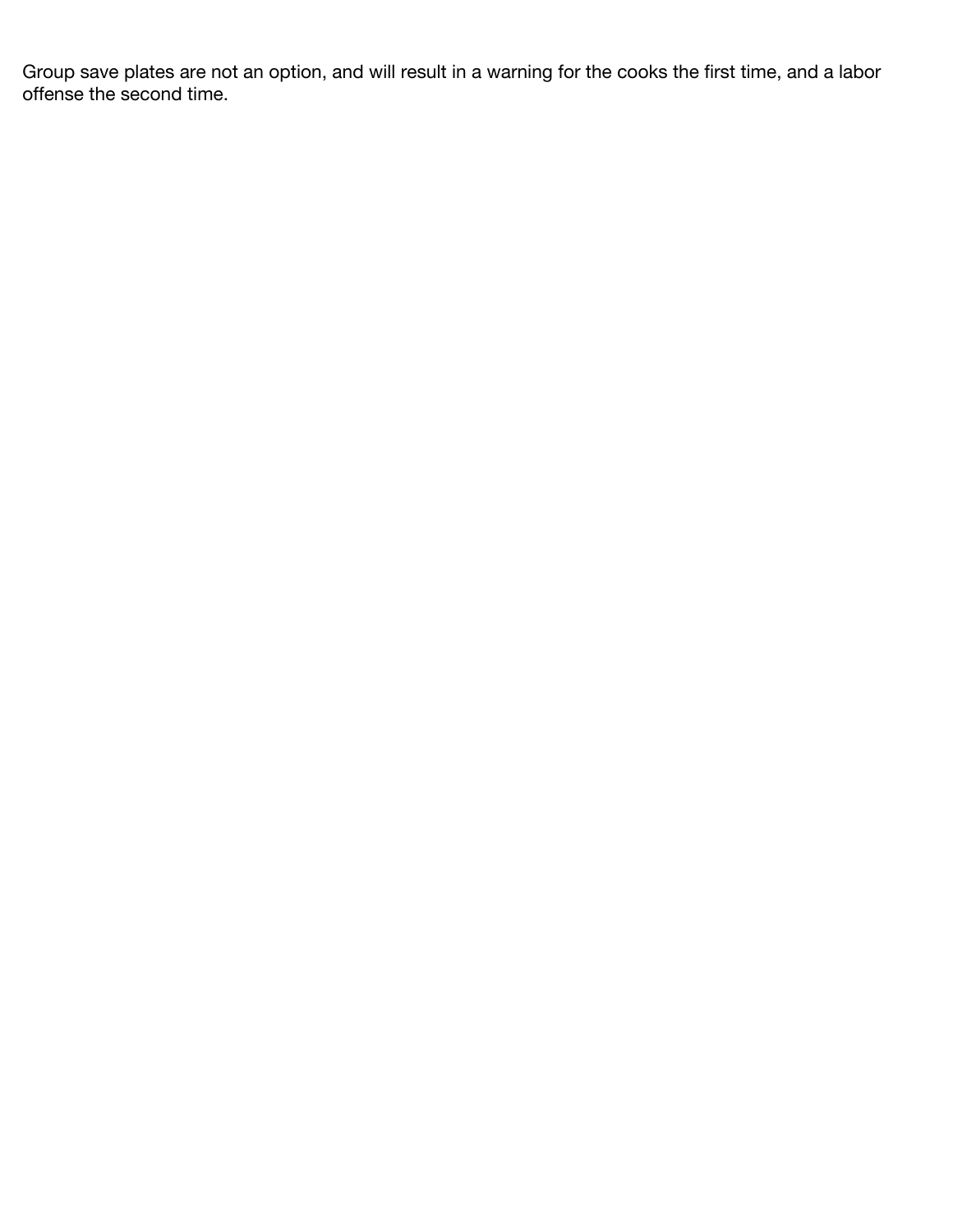#### I AROR

#### General Policy

Housemates must fulfill 4-5 hours per week of labor requirements to be set by the Labor Czar. Housemates are personally responsible for their labor and in the event they cannot complete it, should make arrangements to switch labor with another housemate. In the event of a switch, both parties must alert the Labor Czar of a change to their respective labor.

If a house member will have an absence of two weeks or more, they need to alert the Labor Czar at least one week in advance in order to account for labor changes.

If labor spans the entire week, the Labor Czar may ask for additional tidying when labor requires it, to be completed within 24 hours of asking.

#### Labor & Beautification Holiday

Labor Holiday is a mandatory house event wherein the house should be deep cleaned, while Beautification Holiday is a mandatory event wherein new projects, art and remodeling of the house should be the focus. The date of each holiday will be decided by a house vote - Labor Holiday must take place within the first 6 weeks of each semester, and Beautification Holiday should occur at a voted on time following it.

Labor and Beautification Holiday assignments will be decided by the Labor Czar and announced that morning. Each member will be given a minimum of 4 hours of labor, and their job will be finished when they have worked 4 hours or their assigned labor is completed - whichever comes last.

Beautification Holiday is a voluntary event during Summer session.

If a member is unable to attend Labor or Beautification Holiday they will be given 4 hours of makeup labor to be made up within a month of the holiday, if makeup labor is not completed there will be a member review. Not alerting the Labor Czar of an absence from the Holiday will result in an automatic member review.

#### Makeup Labor

All missed labor will result in makeup labor to be assigned by the Labor Czar. This labor must be made up in a time determined (within reason) by the Labor Czar. The Labor Czar must keep a hard copy of violations and warnings in addition to the white board.

#### Labor Warning/Fines System

Current Warning/Fine System:

- 1st Offense : Warning and makeup labor.
- 2nd Offense : Labor violation to be displayed on whiteboard, makeup labor.
- 3rd Offense : Labor violation to be displayed on whiteboard, makeup labor, \$10 fine, conflict mediation.
- 4th Offense : Labor violation to be displayed on whiteboard, makeup labor, member review.

#### Party Labor

Any member attending a party for any amount of time will be required to assist in party labor. Party Labor is to be organized by either the Education Officer, the proposer of a party, or the Labor Czar. If Party Labor is not organized, the proposer of the party will be responsible for cleanup.

See also, Basic House Guidelines: House Parties.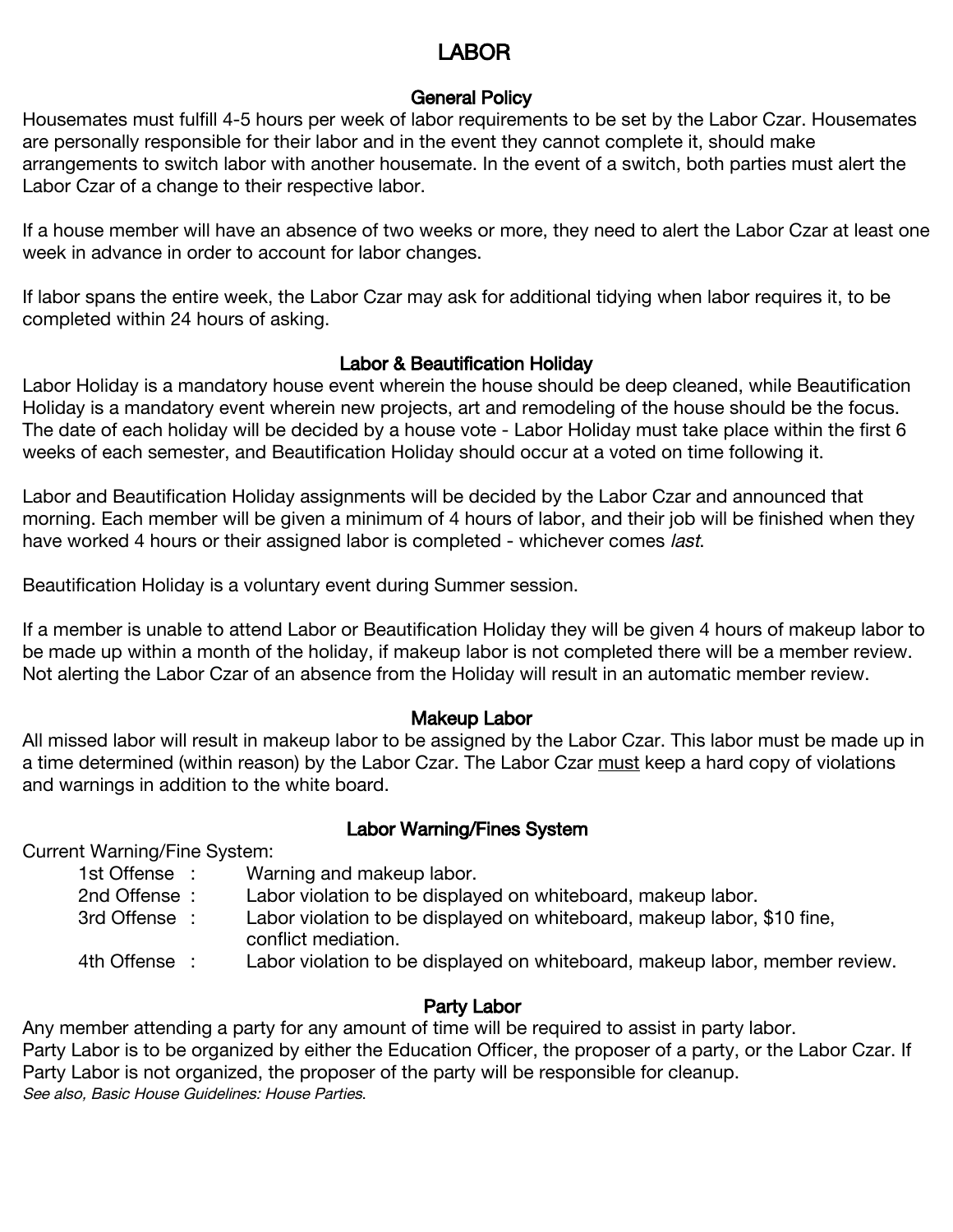#### FINES & PURCHASES

#### House Purchases

Any house purchases above \$25 must be approved at a house meeting through a proposal. The Treasurer will issue a check for all approved expenditures. When returning a receipt to the Treasurer, you must write your initials, circle the date, and circle the total before putting it in the wooden box at the base of the stairs.

If a housemate loses a receipt they will be required to pay half of the ICC fine, and will pay the full fine on a second offense. This process begins anew every semester.

#### House Discretionary Funds

Each month funds are given to the house (\$120 per person as of 6/16), of which 12.5% is meant to be used for discretionary purchases or put towards savings. Any small purchase or house purchase which causes the house to exceed our monthly discretionary fund budget requires a ⅔ vote of quorum.

At the last meeting of every month the treasurer should give a detailed account of spending for the month as well as let the house know what the discretionary funds budget for the next month will be.

#### Small Purchases

If a house member would like to make a small purchase for the betterment of the house, they need two officers to approve said purchase, one of which must be the Treasurer.

If the member proposing the purchase is an officer, they must find two additional officers to approve the purchase. If the member proposing the purchase is the Treasurer, they must get the approval of the Trustee.

#### Personal Mess Fines

A personal mess includes any personal items, leftover dishes or cookware left in common areas for more than 24 hours. Officers may assess a fine of \$5. If you notice someone leaves something behind, bring it to his or her attention before alerting an officer. Three personal mess fines will result in a labor violation.

#### Maintenance Fines

Performing an act deemed unsafe by the Maintenance Officer, or which puts the house itself at risk can result in fines or a member review. Any "unsafe act" must be mentioned at a meeting. The first time a member is warned, with additional offenses requiring a \$5 and then \$10 fine, with the fourth offense resulting in a member review.

#### Officer Fines

Officers which do not complete their duties as outlined in the Officer Roles section of the manual may be reprimanded with a Labor Violation, given by:

- 1. Any group of three housemates who collaboratively decide to issue a fine, to be reported to the Treasurer or Labor Czar for collection. This fine can be reviewed and vetoed by ⅔ officer vote.
- 2. A majority of the house at a meeting.
- 3. Any two officers.

If an Officer has not adhered to their responsibilities they may be impeached at a House Meeting.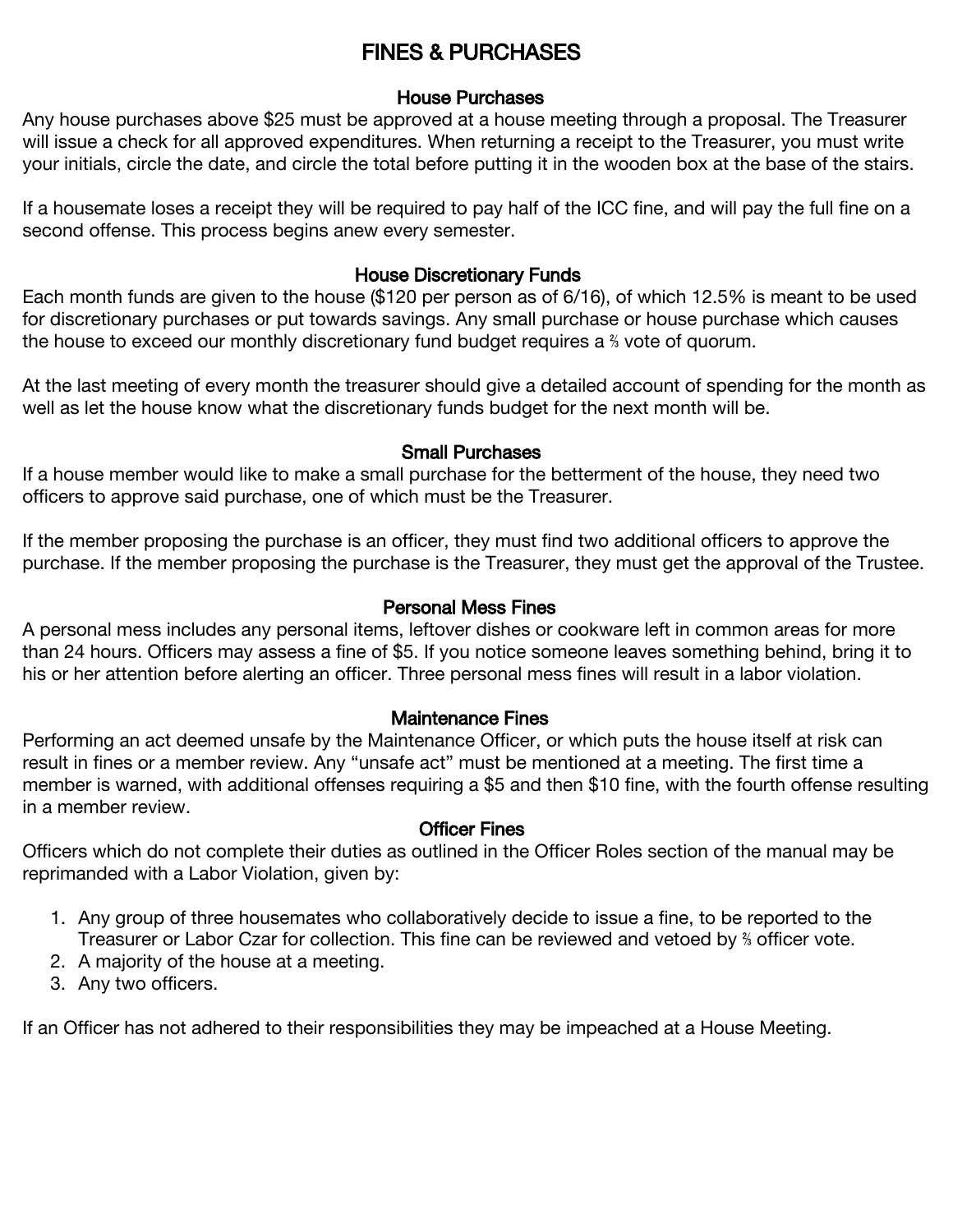#### INTERIM

The trustee must plan to have the period when interim will start mapped out at the second to last house meeting of a semester. It can then be voted on, and interim officers can be elected at the final meeting. Interim will then last until contracts end.

#### Interim Officers

Officers elected for Interim should be members which are going to spend a large amount of time at the house during the period. There are three officer positions required to be filled, but others may be added at house discretion. The positions are as follows: Trustee/Membership (3), Labor Czar (3), Kitchen Manager/Treasurer (3)

#### Interim Labor

Labor is at the discretion of Interim Labor Czar. If you are not going to be at the house for a period during interim, it is your responsibility to let the Labor Czar know in advance so that the very fluid labor schedule during interim can remain uninterrupted. The warning and fine system set during the semester preceding interim will be used as the template for this time period.

#### Interim House Process

If House Dinners are still occurring, a prospective new member should come by for a dinner. If not, they must complete a quick house tour and interview. If the potential member does not live in Austin, they may have their house process completed via a Skype interview.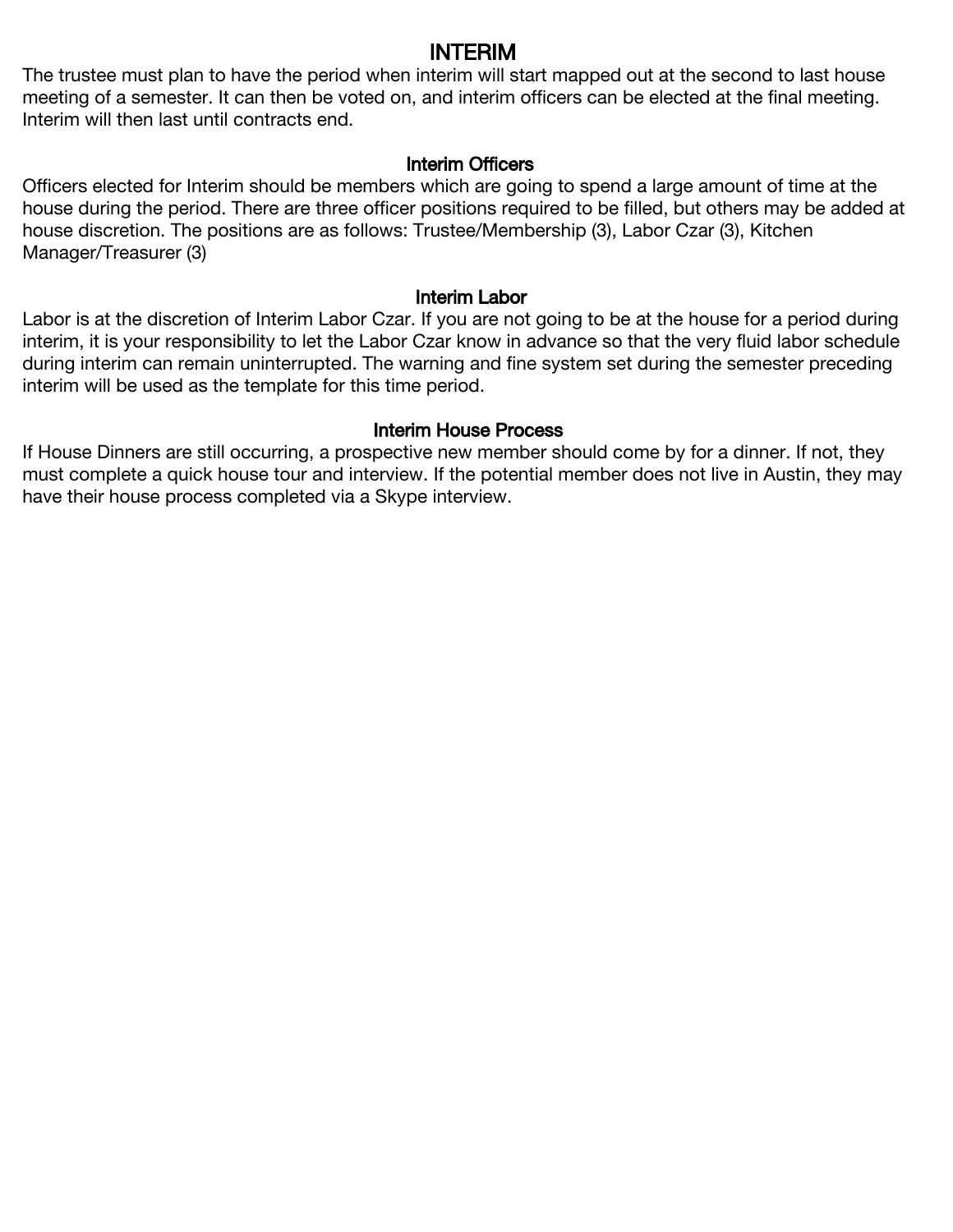#### OFFICER ROLES

#### Trustee (3 Hours)

Trustee is responsible for running the house, and must have a working knowledge of both ICC and French House rules and ensure that the members of the house are properly informed as well. In addition, the Trustee must adhere to the following requirements:

- 1. Attend all officer trainings/orientations.
- 2. Run the New Member Orientation at the start of each semester.
- 3. Call and run a house meeting every other Sunday, delivering an agenda by midnight on the Friday preceding a meeting. At the meeting the Trustee should give a house progress report, and bring up potential problems & concerns.
- 4. Act as a mediator in conflict resolutions between members.
- 5. Coordinate elections of the French House elected positions it is the responsibility of the Trustee to ensure all positions remain filled, and fill in for positions in the event it is necessary.
- 6. Monitor other French House officers' job performances. It is the responsibility of the Trustee to bring up any issues regarding officers at meetings.
- 7. Update the House Manual of any changes.
- 8. Ensure the House Code is frequently changed.
- 9. Inform ICC staff of any house problems that may require attention.
- 10.Inform ICC staff of new officers at the start of each semester.
- 11.Uphold Part III, Section 9 of the ICC contract regarding prohibitions.

#### Labor Czar (3 Hours)

Labor Czar is responsible for organizing the labor of the House, including assigning labor, makeup labor, and warnings and fines for missing it.

- 1. Attend all officer trainings/orientations.
- 2. Assist in the New Member Orientation at the start of each semester.
- 3. Deliver a weekly report
- 4. Assign labor no later than one week after each session's first meeting. Additionally ask for every member's labor preference to help you assign labor.
- 5. Facilitate labor assignment changes as needed.
- 6. Alert the Treasurer of members who owe fines.
- 7. Alert the Trustee if a member has too many violations and must have a conflict mediation or member review.
- 8. Have labor assignments clearly marked on a printed sheet somewhere in the house.
- 9. Alert a member of the house if their labor needs additional work.
- 10.Use common sense and your best judgment. Sometimes things don't happen, try and accommodate members who need leeway, the warnings and fine system are meant for discretion.

#### Kitchen Manager (3 Hours)

Kitchen Manager is responsible for the food of the house, dictating the recipe schedule for the cooks, making shopping lists, ensuring the kitchen and food is sanitary, and that meals are nutritious.

- 1. Attend all officer trainings/orientations.
- 2. Make shopping lists based on staples needed (edible and inedible,) recipes, and house requests while staying on budget. Ensure the shopping list is easy to follow in the store.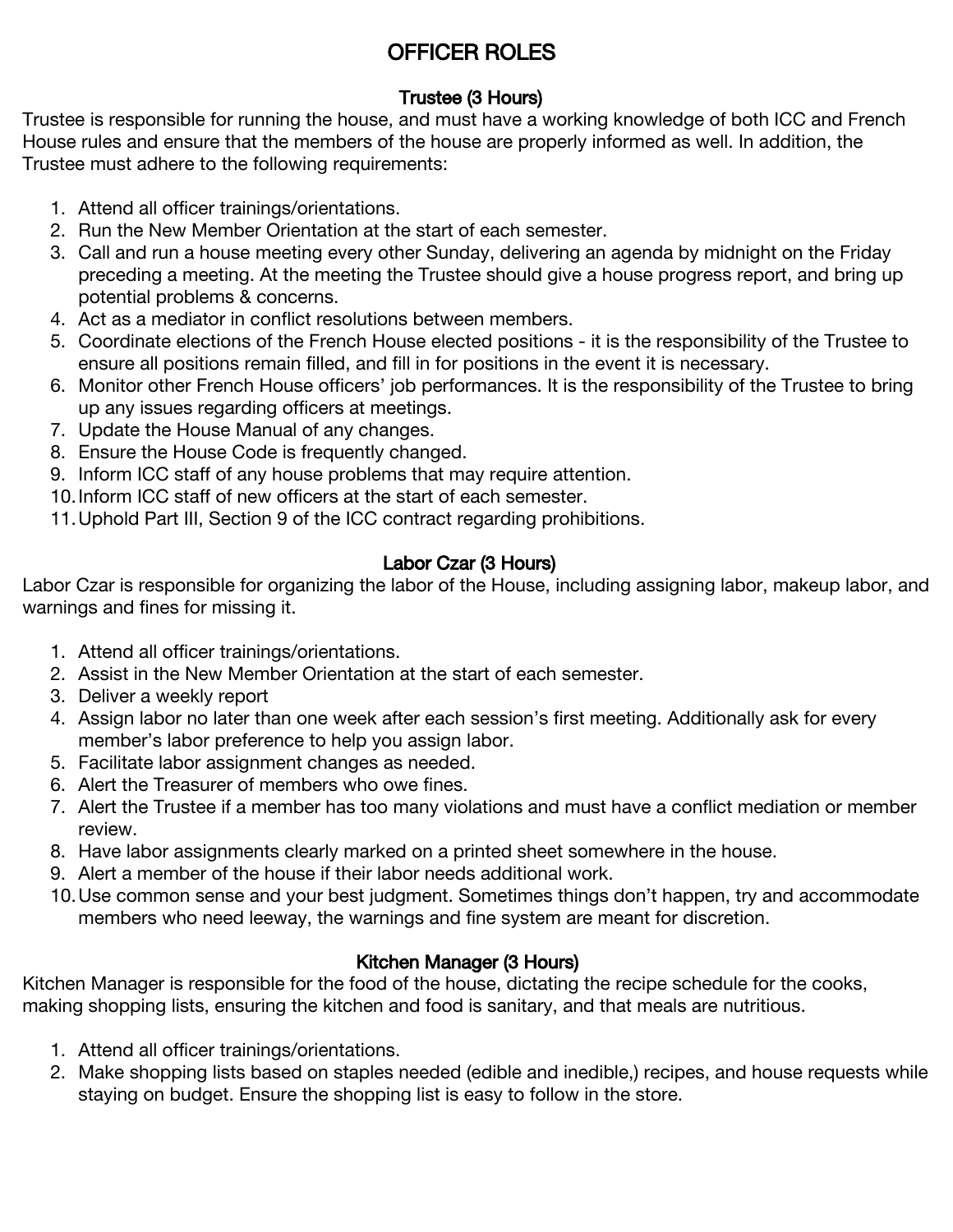- 3. Either assign recipes for the cooks or request a recipe from each cook, keeping in mind that recipes MUST be nutritious.
- 4. Ensure food is being placed in the appropriately marked areas for cooks as well as guff food.
- 5. Ensure all Health Department regulations are being followed.

#### Membership Coordinator (1 Hour)

Membership must ensure all emails from prospective new members are answered quickly, and coordinate with them to help complete their house process, whether it be through a Skype interview or having them come in for a dinner.

- 1. Attend all officer trainings/orientations.
- 2. Take meeting minutes and post them on the French House Facebook group as well as emailing them to the member list, so that all members can clearly see them.
- 3. Keep track of attendance during the meetings, and alert the Trustee if anyone is in danger of missing too many meetings.
- 4. Coordinate with cooks to alert them if they'll have a new member cook with them.
- 5. Welcome new members that are moving in. Be a resource to all new members during the move-in period. Provide each member with the house manual and ensure they read it.
- 6. Keep all keys in the house key box up to date (there should be 2 keys for each single, and 1 extra for each double.)
- 7. Change the combination of the key box at the start of each semester: only Membership, the Trustee and Maintenance should know the code.
- 8. Keep all house members informed of important contract signing and termination dates.
- 9. Organize the house's mail and place it in member mailboxes.
- 10.Ensure all house members are aware of ICC membership policies.
- 11.Ensure new members attend ICC orientations, meetings and the New Member Orientation.
- 12.Inform house members of ICC events.

#### Treasurer (1 Hour)

Treasurer is responsible for managing the budget of the house as well as writing checks and managing the receipts.

- 1. Be the voice of dissent on any and all purchases. People want to spend house funds, it is your job to remind them that there must be funds left over for future semesters. Be responsible.
- 2. Attend all officer trainings/orientations.
- 3. Keep accurate and timely accounting records of French House Financing according to the ICC Treasurer's Manual: this includes balancing the checkbook, saving associated receipts, and recording and paying house bills as they arrive. Ensure that your own records are easy to follow and understand for future Treasurers and your own piece of mind.
- 4. Manage semesterly and monthly cash flow, and deliver an accurate report of it at house meetings.
- 5. Issue checks only when the house account has sufficient funds available. A bounced check is grounds for immediate removal from the position.
- 6. Promptly pay all house bills and assessments at the office by the 5th of each month.
- 7. Keep the house within a reasonable budget. Work with both Maintenance and Kitchen Manager to ensure we're not buying things we do not need.
- 8. Enforce the house guest policy, and collect payments from said guests.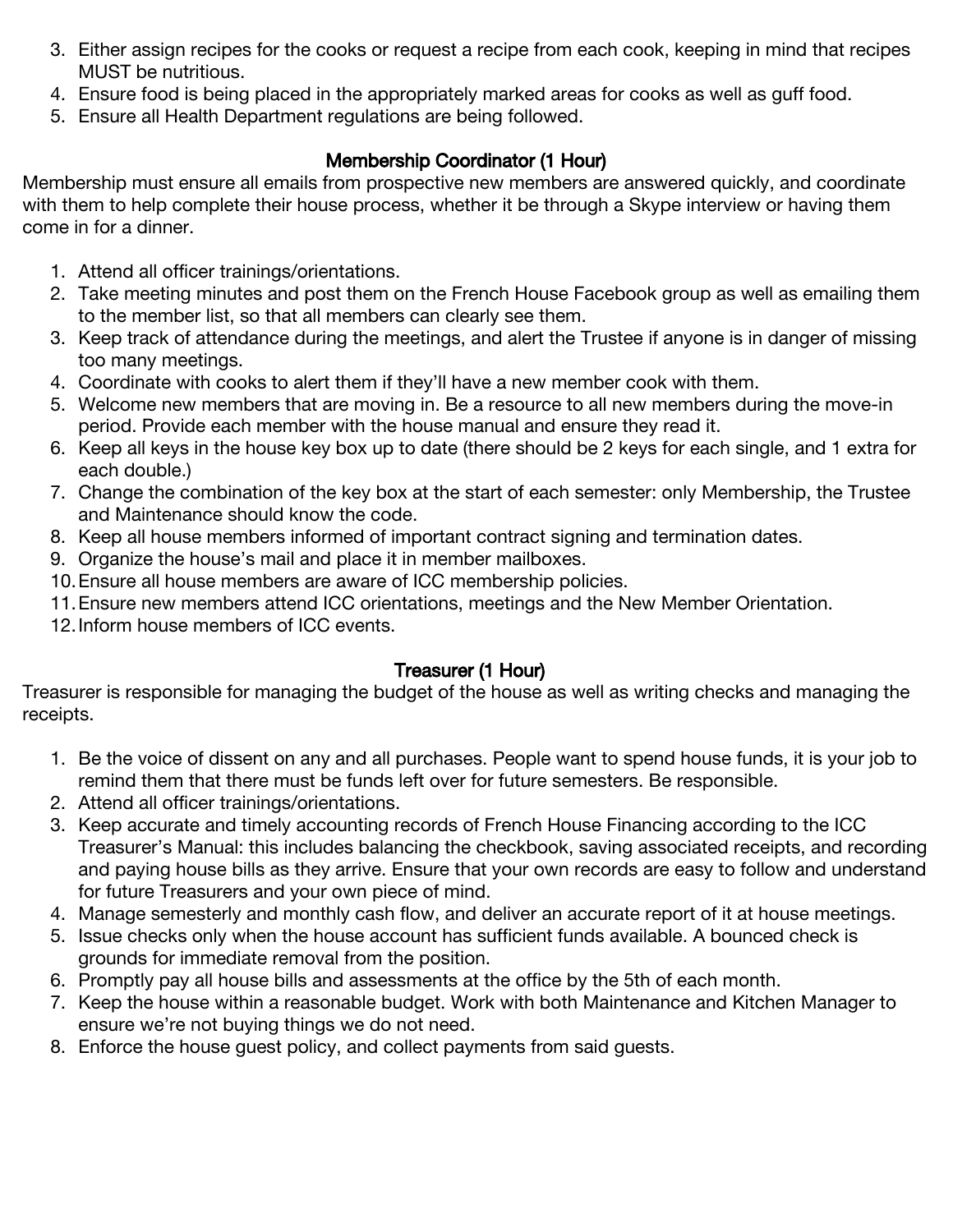#### Gnome Lord (2 Hours)

Gnome Lord is in charge of maintaining the garden and providing Garden Gnomes with their weekly tasks in garden maintenance.

- 1. Attend all officer trainings/orientations
- 2. Organize and oversee the garden labor for Garden Gnomes, working in conjunction with the labor czar.
- 3. Act as a Garden Gnome yourself the position is not merely one of management but also of active contribution to the well-being of the garden.
- 4. Gnome Lord is not given a budget, but may request (within reason) funds from the house in order to help create a more sustainable garden.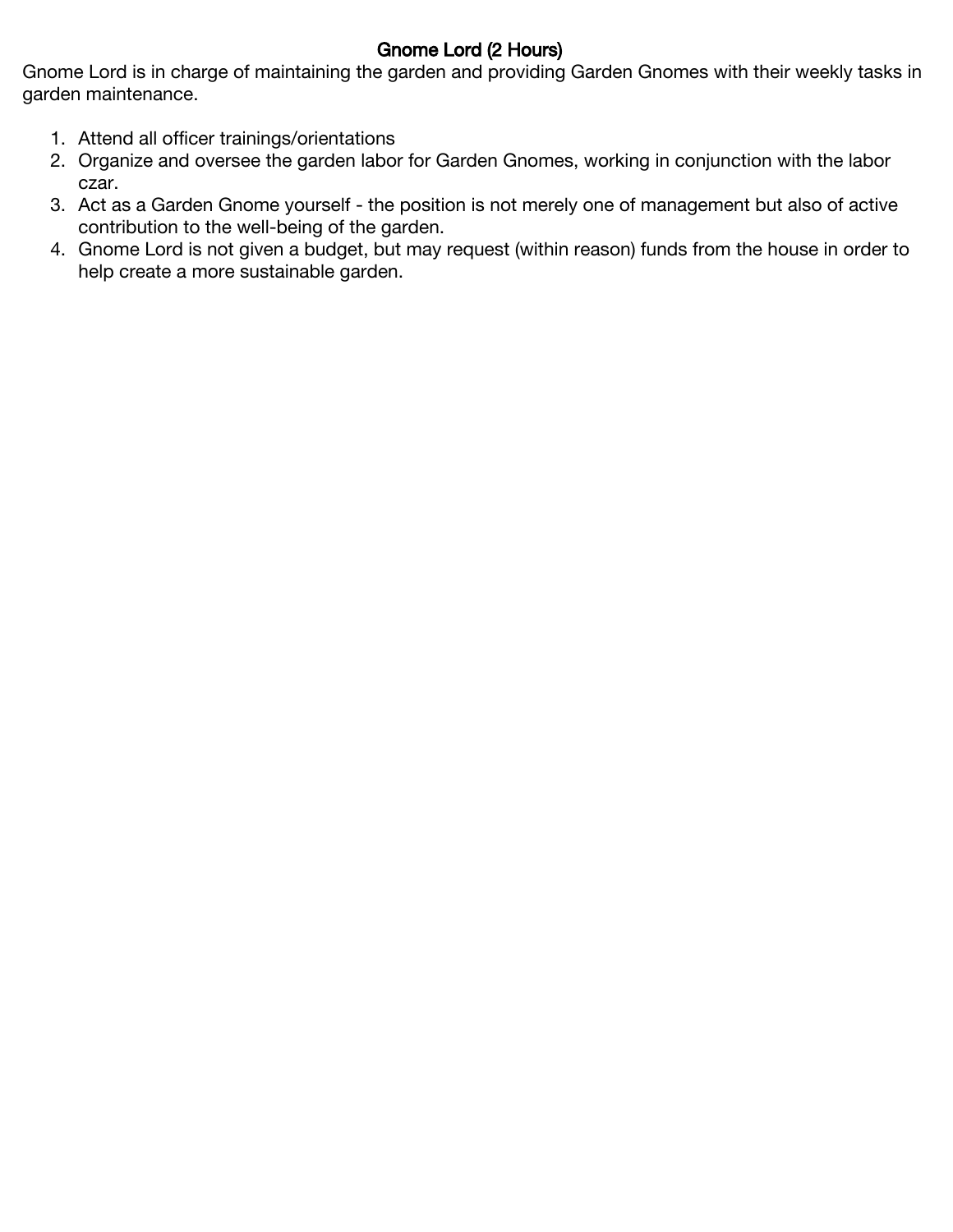#### Maintenance Officer (2 Hours)

Maintenance is responsible for making sure the house is running smoothly. This includes fixing equipment and items used by the commons and in the rooms of a house member. If a task is too large for Maintenance, they should refer it to the office.

- 1. Attend all officer trainings/orientations.
- 2. Manage the maintenance request whiteboard and ensure that member problems are heard.
- 3. When necessary, be available to let contractors into the house or to explain the problems we are having. If you are unavailable, be sure that the exact problem a contractor is there to address is known to members of the house who can direct them accordingly. Do not pawn off your labor.
- 4. Update the door code when requested by the house.
- 5. Keep an inventory of house tools that are accessible to all housemates, and keep them organized.
- 6. If trash, mattresses, box springs, etc. become a problem anywhere from the curb to the back alley, the Maintenance Officer should remove them as soon as possible.
- 7. Make house members aware of fire and other safety hazards and maintain the safety of the house.
- 8. Fine members who endanger themselves or the house according to the house policies.

#### Board Representative (2 Hours)

Board representative is meant to be an active presence at meetings, informing members of the house of upcoming ICC events and the happenings at board meetings.

- 1. Attend all Board meetings, assigned committee meetings, officer training/orientations, and report ICC activities and decisions at all house meetings. You represent the house and the ICC in corporate decision-making.
- 2. Be well versed in all local, state and federal laws and ensure they are being upheld in French House. Work to avoid civil litigation.
- 3. Have a working knowledge of ICC and French House rules and act as a resource for other officers and your housemates along with Trustee.
- 4. With the help of the Trustee and the other officers of the house, provide leadership and direction in all French House activities.
- 5. Remain aware of all operations of the house at all times.
- 6. Assume the position of Trustee in the absence of the elected officer.

#### Education (1 Hour)

Education is responsible for getting things done. If the semester is regarded as lame or boring, it is solely on the shoulders of Education.

- 1. Attend all officer trainings/orientations.
- 2. Plan out and carry out at least one *major* educational event per semester.
- 3. Organize and oversee all parties and events held by the house. Work with the Labor Czar or Party Proposer in order to ensure that Party Labor is adequately and promptly completed.
- 4. Survey the house at the start of each semester and find out what types of events they will be interested in during the session - work to get these things done and scheduled quickly!
- 5. Education has a budget of \$50 per month for events. Anything in excess must be voted on at a house meeting.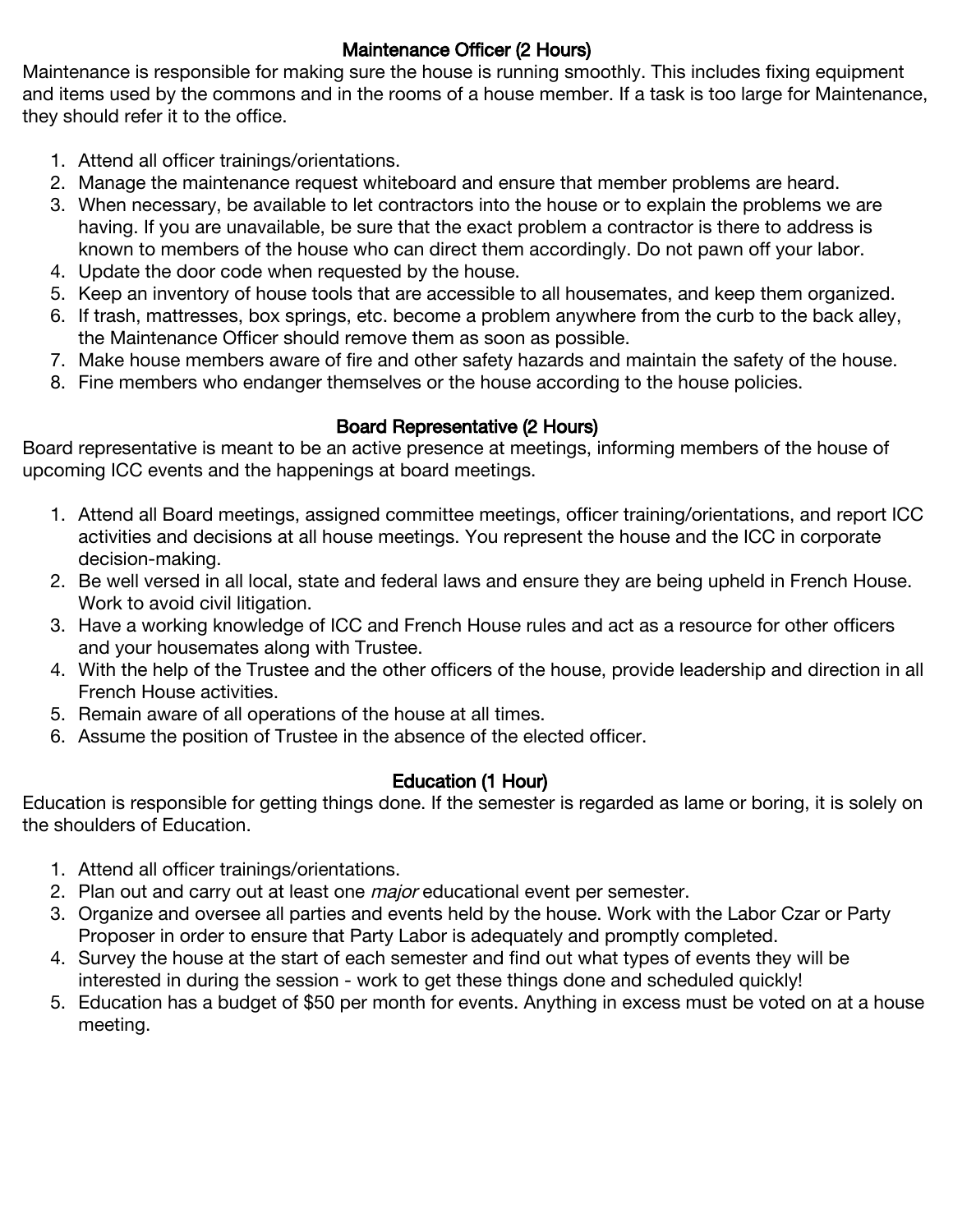#### Historian (1 Hour)

House Historian is in charge of keeping both a photographic and historical record of house events and the house at large.

- 1. Attend all officer trainings/orientations
- 2. Take minutes during the meetings and have a firm grasp of what has been agreed on during meetings in a given semester, and, preferably in semesters past.
- 3. Make meeting minutes accessible to the entire house quickly, giving an electronic or physical reference copy to members.
- 4. Manage the historicity of the given semester through photographing and otherwise documenting any and everything going on in the house. Get the photos developed (with house funds) and hang them around the house, not just on the fridge.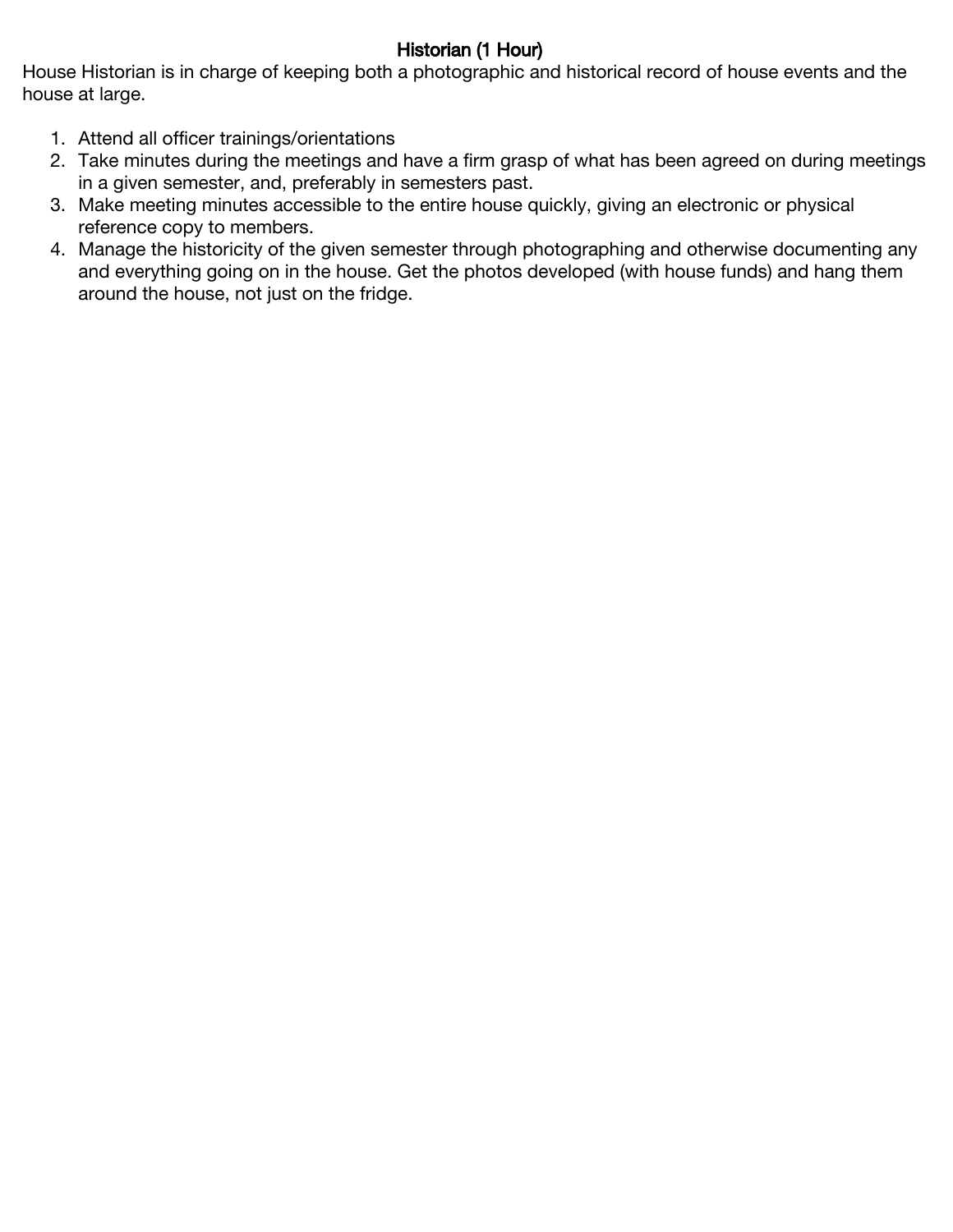#### Sample Proposal Name (e.g. Actual Garden Gnomes)

Brought by: House Member Date: January 1, 2017

Proposal is brought to add actual garden gnomes into the garden.

#### Proposal

We should take advantage of a craigslist deal and purchase garden gnomes to make our garden look more presentable.

Effective Date: 1/1/2017

Background: I was talking with Member A and Member B and they thought it would be a really good idea if we could incorporate actual gnomes into the garden. Some guy on craigslist is selling a bunch of them for cheap, so it would be great to get them.

Reference to current policy:

Pros:

• These gnomes are seriously cool and really cheap.

Objections:

● Dipping into house funds for gnomes

Response to objection: It's just \$12.50, that's only \$2.50 per gnome, steal of the century!

Source of Funding: \$12.50 for 5 gnomes

Responsible party: House Member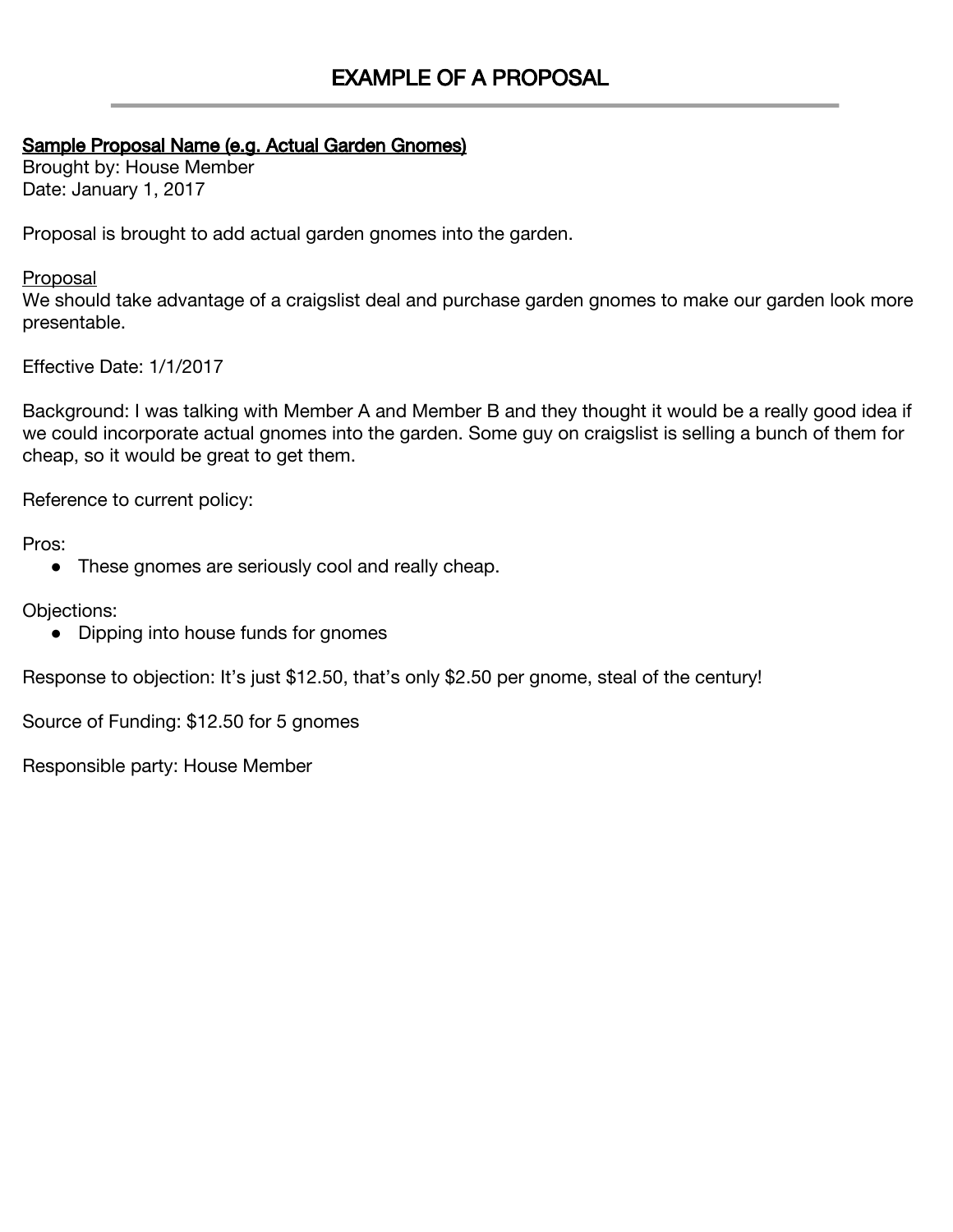#### FRENCH HOUSE ROOMMATE AGREEMENT

According to the French House Manual, the Roommate A \_\_\_\_\_\_\_\_\_\_\_\_\_\_\_\_\_\_\_\_\_ and Roommate B\_\_\_\_ will agree upon the following contents of this agreement. The agreed upon policies will be followed by each roommate for the duration of their ICC housing contract. If any portion of this contract is breached, violations will be given in accordance to the French House labor violation policy, minus the fines. The contract will be renewed at the beginning of each semester and will be kept on file by the membership officer.

\_\_\_\_\_\_\_\_\_\_\_\_\_\_\_\_\_\_\_\_\_\_\_\_\_\_\_\_\_\_\_\_\_\_\_\_\_\_\_\_\_\_\_\_\_\_\_\_\_\_\_\_\_\_\_\_\_\_\_\_\_\_\_\_\_\_\_\_\_\_\_\_\_\_\_\_\_\_\_\_\_\_\_\_\_\_\_\_\_\_\_\_\_\_\_\_\_\_\_ \_\_\_\_\_\_\_\_\_\_\_\_\_\_\_\_\_\_\_\_\_\_\_\_\_\_\_\_\_\_\_\_\_\_\_\_\_\_\_\_\_\_\_\_\_\_\_\_\_\_\_\_\_\_\_\_\_\_\_\_\_\_\_\_\_\_\_\_\_\_\_\_\_\_\_\_\_\_\_\_\_\_\_\_\_\_\_\_\_\_\_\_\_\_\_\_\_\_\_

\_\_\_\_\_\_\_\_\_\_\_\_\_\_\_\_\_\_\_\_\_\_\_\_\_\_\_\_\_\_\_\_\_\_\_\_\_\_\_\_\_\_\_\_\_\_\_\_\_\_\_\_\_\_\_\_\_\_\_\_\_\_\_\_\_\_\_\_\_\_\_\_\_\_\_\_\_\_\_\_\_\_\_\_\_\_\_\_\_\_\_\_\_\_\_\_\_\_\_ \_\_\_\_\_\_\_\_\_\_\_\_\_\_\_\_\_\_\_\_\_\_\_\_\_\_\_\_\_\_\_\_\_\_\_\_\_\_\_\_\_\_\_\_\_\_\_\_\_\_\_\_\_\_\_\_\_\_\_\_\_\_\_\_\_\_\_\_\_\_\_\_\_\_\_\_\_\_\_\_\_\_\_\_\_\_\_\_\_\_\_\_\_\_\_\_\_\_\_

\_\_\_\_\_\_\_\_\_\_\_\_\_\_\_\_\_\_\_\_\_\_\_\_\_\_\_\_\_\_\_\_\_\_\_\_\_\_\_\_\_\_\_\_\_\_\_\_\_\_\_\_\_\_\_\_\_\_\_\_\_\_\_\_\_\_\_\_\_\_\_\_\_\_\_\_\_\_\_\_\_\_\_\_\_\_\_\_\_\_\_\_\_\_\_\_\_\_\_ \_\_\_\_\_\_\_\_\_\_\_\_\_\_\_\_\_\_\_\_\_\_\_\_\_\_\_\_\_\_\_\_\_\_\_\_\_\_\_\_\_\_\_\_\_\_\_\_\_\_\_\_\_\_\_\_\_\_\_\_\_\_\_\_\_\_\_\_\_\_\_\_\_\_\_\_\_\_\_\_\_\_\_\_\_\_\_\_\_\_\_\_\_\_\_\_\_\_\_

\_\_\_\_\_\_\_\_\_\_\_\_\_\_\_\_\_\_\_\_\_\_\_\_\_\_\_\_\_\_\_\_\_\_\_\_\_\_\_\_\_\_\_\_\_\_\_\_\_\_\_\_\_\_\_\_\_\_\_\_\_\_\_\_\_\_\_\_\_\_\_\_\_\_\_\_\_\_\_\_\_\_\_\_\_\_\_\_\_\_\_\_\_\_\_\_\_\_\_ \_\_\_\_\_\_\_\_\_\_\_\_\_\_\_\_\_\_\_\_\_\_\_\_\_\_\_\_\_\_\_\_\_\_\_\_\_\_\_\_\_\_\_\_\_\_\_\_\_\_\_\_\_\_\_\_\_\_\_\_\_\_\_\_\_\_\_\_\_\_\_\_\_\_\_\_\_\_\_\_\_\_\_\_\_\_\_\_\_\_\_\_\_\_\_\_\_\_\_

\_\_\_\_\_\_\_\_\_\_\_\_\_\_\_\_\_\_\_\_\_\_\_\_\_\_\_\_\_\_\_\_\_\_\_\_\_\_\_\_\_\_\_\_\_\_\_\_\_\_\_\_\_\_\_\_\_\_\_\_\_\_\_\_\_\_\_\_\_\_\_\_\_\_\_\_\_\_\_\_\_\_\_\_\_\_\_\_\_\_\_\_\_\_\_\_\_\_\_ \_\_\_\_\_\_\_\_\_\_\_\_\_\_\_\_\_\_\_\_\_\_\_\_\_\_\_\_\_\_\_\_\_\_\_\_\_\_\_\_\_\_\_\_\_\_\_\_\_\_\_\_\_\_\_\_\_\_\_\_\_\_\_\_\_\_\_\_\_\_\_\_\_\_\_\_\_\_\_\_\_\_\_\_\_\_\_\_\_\_\_\_\_\_\_\_\_\_\_

\_\_\_\_\_\_\_\_\_\_\_\_\_\_\_\_\_\_\_\_\_\_\_\_\_\_\_\_\_\_\_\_\_\_\_\_\_\_\_\_\_\_\_\_\_\_\_\_\_\_\_\_\_\_\_\_\_\_\_\_\_\_\_\_\_\_\_\_\_\_\_\_\_\_\_\_\_\_\_\_\_\_\_\_\_\_\_\_\_\_\_\_\_\_\_\_\_\_\_ \_\_\_\_\_\_\_\_\_\_\_\_\_\_\_\_\_\_\_\_\_\_\_\_\_\_\_\_\_\_\_\_\_\_\_\_\_\_\_\_\_\_\_\_\_\_\_\_\_\_\_\_\_\_\_\_\_\_\_\_\_\_\_\_\_\_\_\_\_\_\_\_\_\_\_\_\_\_\_\_\_\_\_\_\_\_\_\_\_\_\_\_\_\_\_\_\_\_\_

#### Section 1: Daily Habits

- 1. Agreement about noise, music and alarms in the morning:
	- a. Roommate A initials:
	- b. Roommate B initials: \_\_\_\_
- 2. Agreement about noise, music, and alarms at night:
	- a. Roommate A initials: \_\_\_\_
	- b. Roommate B initials:
- 3. Agreement about tidiness:
	- a. Roommate A initials:
	- b. Roommate B initials: \_\_\_\_

#### Section 2: Shared Space Responsibilities

- 1. Cleaning room/bathroom:
	- a. Roommate A initials:
	- b. Roommate B initials:
- 2. Door locking:
	- a. Roommate A initials:
	- b. Roommate B initials:
- 3. Daytime visitor policy:
	- a. Roommate A initials: \_\_\_\_
	- b. Roommate B initials: \_\_\_\_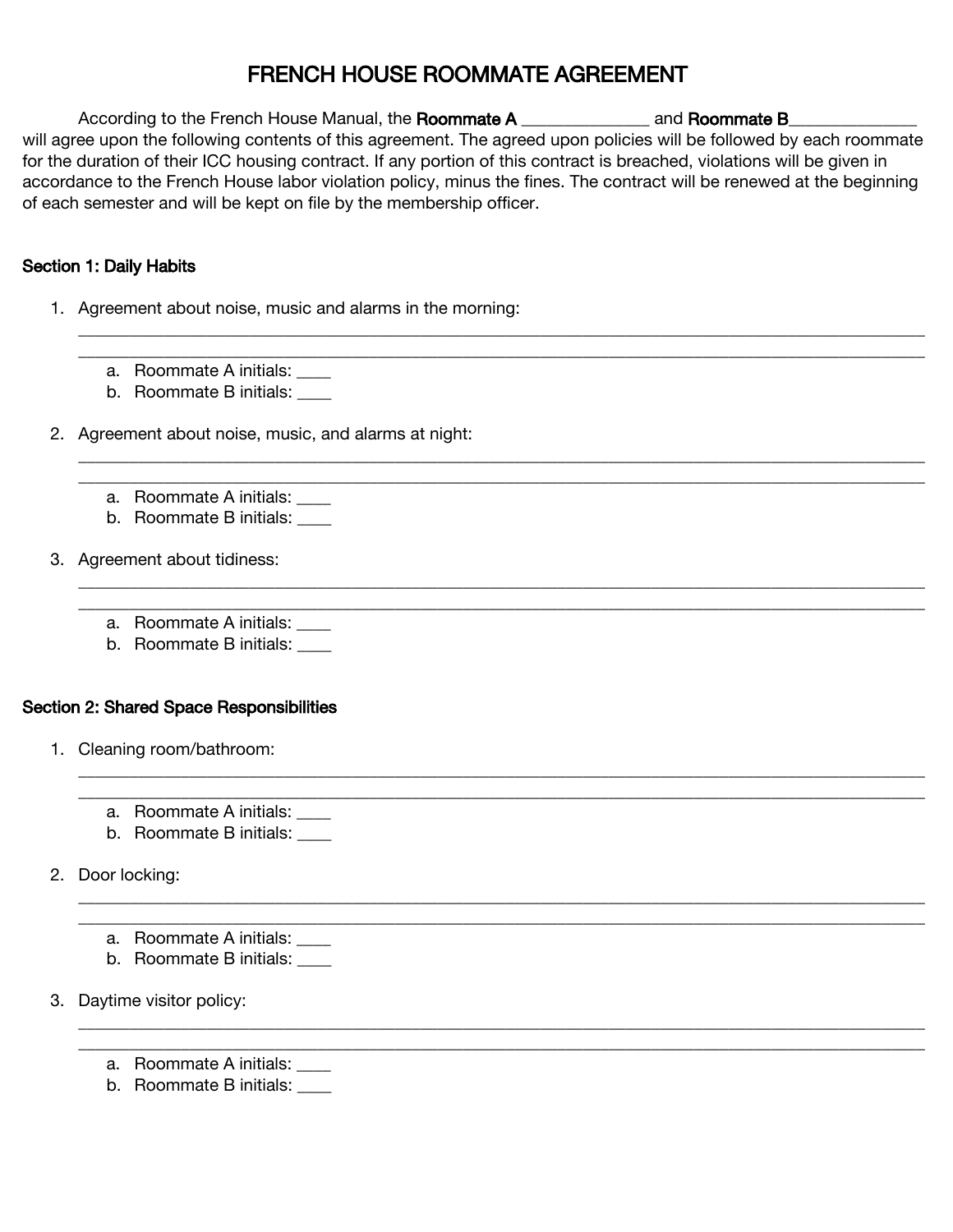#### 4. Overnight visitor policy:

- a. Roommate A initials:
- b. Roommate B initials: \_\_\_\_

#### **Section 3: Personal Preferences**

- 1. Preferred form of communication:
	- a. Roommate A initials:
	- b. Roommate B initials: \_\_\_\_
- 2. Level of Comfort with Nudity:
	- a. Roommate A initials: \_\_\_\_
	- b. Roommate B initials: \_\_\_\_
- 3. Food in room:
	- a. Roommate A initials: \_\_\_\_
	- b. Roommate B initials:
- 4. Alcohol/Drugs in room:
	- a. Roommate A initials:
	- b. Roommate B initials: \_\_\_\_

#### Section 4: Other Agreed Upon Policies

- 5. Policy 1:\_\_\_\_\_\_\_\_\_\_\_\_\_\_\_
	- a. Roommate A initials:
	- b. Roommate B initials: \_\_\_\_
- 6. Policy 2:\_\_\_\_\_\_\_\_\_\_\_\_\_\_\_\_\_\_

a. Roommate A initials: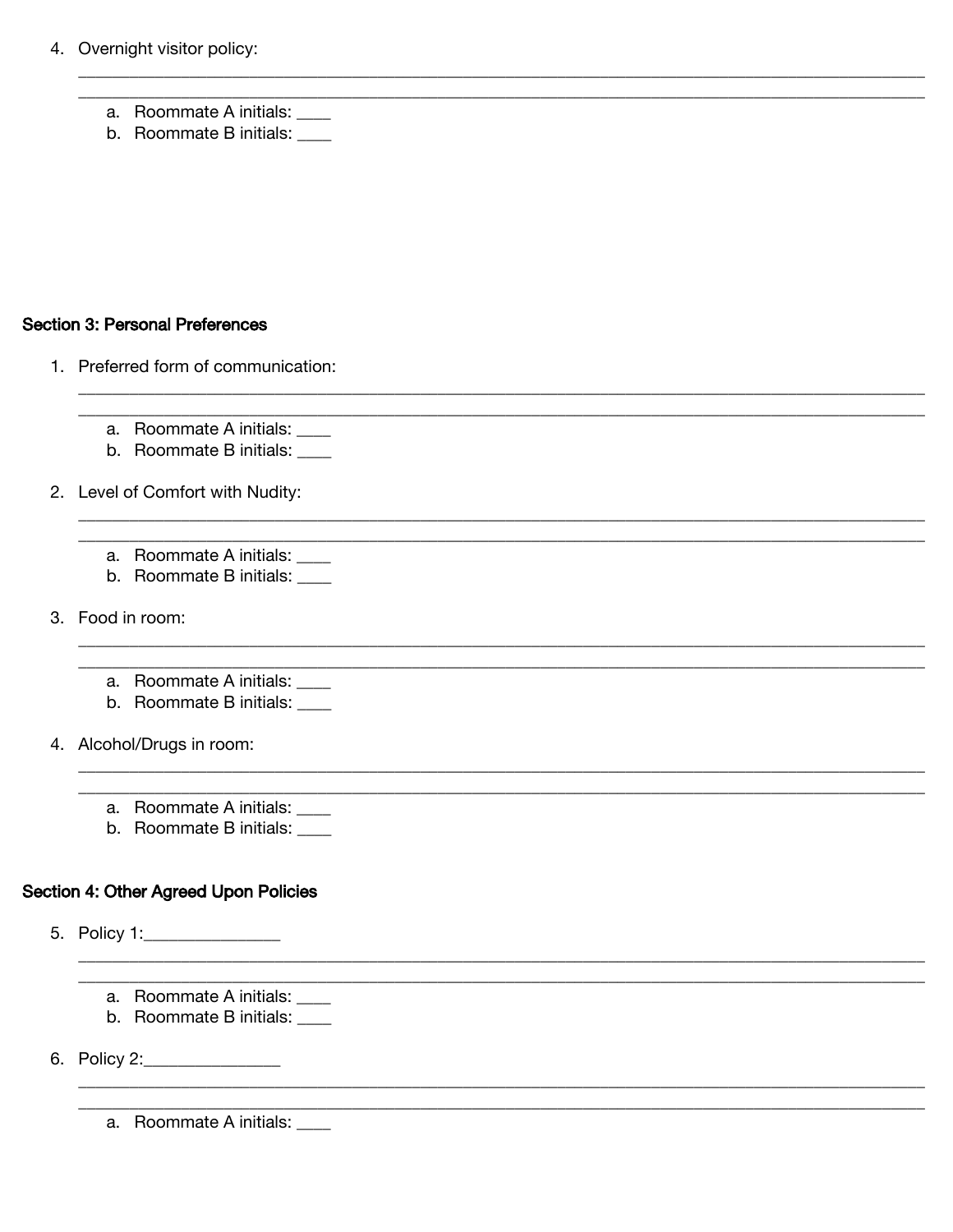- b. Roommate B initials: \_\_\_\_
- 7. Policy 3:\_\_\_\_\_\_\_\_\_\_\_\_\_\_\_\_\_
	- a. Roommate A initials: \_\_\_\_
	- b. Roommate B initials: \_\_\_\_

8. Policy 4:\_\_\_\_\_\_\_\_\_\_\_\_\_\_\_\_\_\_

- a. Roommate A initials: \_\_\_\_
- b. Roommate B initials: \_\_\_\_

#### Signatures

| Roommate A:       |  |
|-------------------|--|
| Roommate B:       |  |
| Sponsor(Trustee): |  |

Date: \_\_\_\_\_\_\_\_\_\_\_\_\_\_ Date: \_\_\_\_\_\_\_\_\_\_\_\_\_\_ Date: \_\_\_\_\_\_\_\_\_\_\_\_\_\_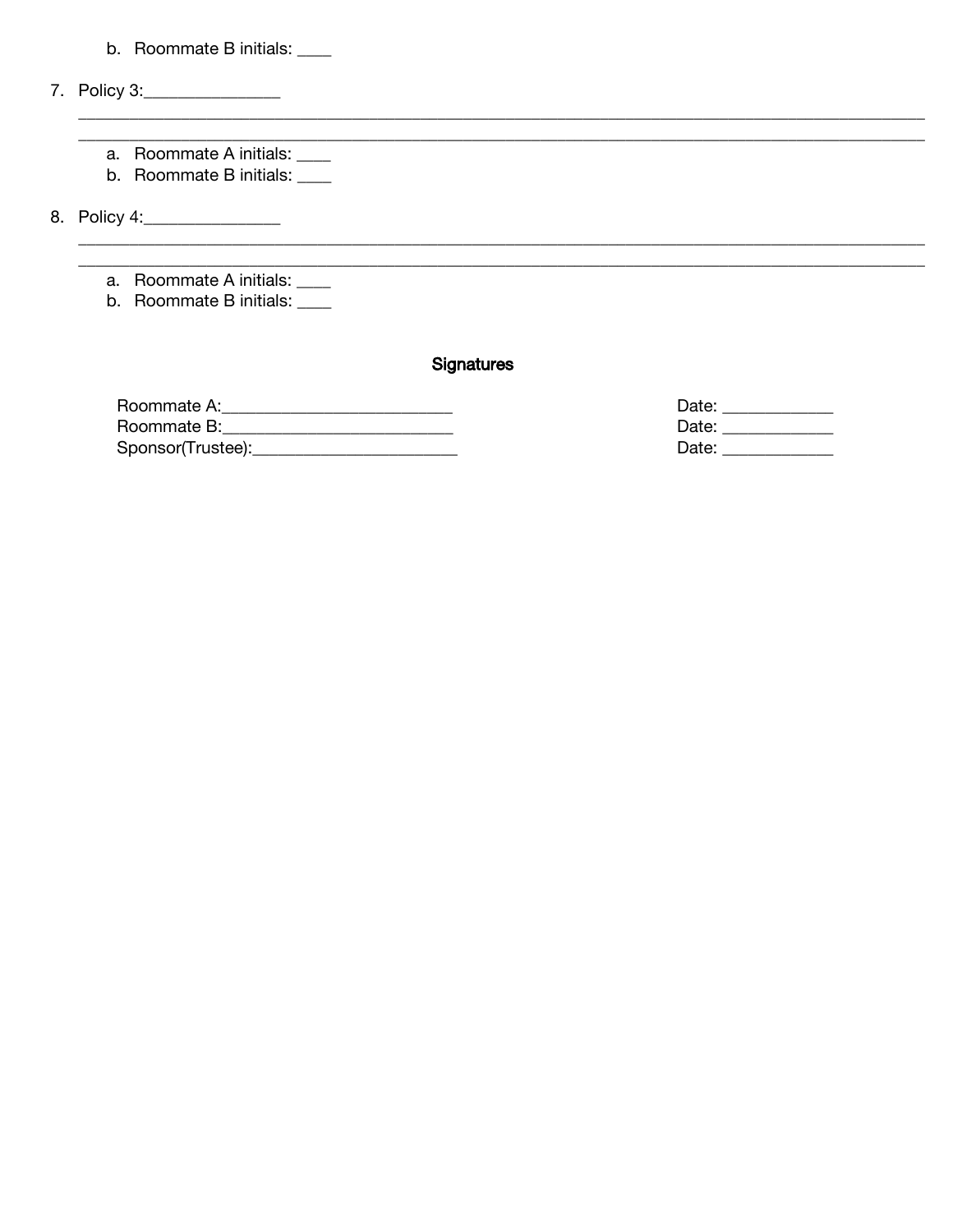#### LABOR DESCRIPTIONS

#### Iron Chef (2 hrs)

- Cook healthy, well balanced, economical recipes into meals between 5 pm 7 pm on your assigned day to cook.
	- Aim to make 24 servings of your meal.
	- Meals must be finished by 7:30 or you will receive a labor warning.
- Alert the rest of the house that dinner is ready by ringing the bell with gusto.
- Be conscientious when cooking and do not leave large quantities of dishes or disastrous messes for Kitchen Clean (KC).
	- Put all used dishes into the large sink before ringing the dinner bell.
- Prepare individual save plates for everyone who signs their initials on the board and put plates in cook's fridge with their initials AND date of the meal BEFORE you ring the dinner bell.

#### Guff Cook (2 hours)

- Cook a main course dish for guff consumption that is large enough for every member of the house to have a decent-sized portion. (No desserts)
	- o Guff Cook will use guff ingredients for meals with any necessary guidance from KM. Small items may be purchased for guff meal at the discretion of KM.
	- o Guff dish should be easy to reheat and able to keep for the week.
- Guff dish should be cooked between noon Friday and midnight Saturday every week.
- Guff cook shall clean all dishes used during the preparation of the guff meal.

#### Kitchen Clean (2 hrs)

- Label (with date) and put away all leftovers and food items immediately after dinner in the Cook's Fridge.
	- If neither Kitchen Cleaners (KC) are able to make dinner, they must arrange ahead of time for someone else to put up food directly after dinner.
		- If food is left out after 8:30 pm, both KCs will receive a \$5 fine.
	- Please move leftovers into size appropriate containers and DO NOT leave leftovers in bowls/pans/pots/etc. that can be used for preparing and cooking dinner. NEVER leave a serving utensil in the fridge.
	- Put away any spices or condiments left on counters/table.
- Clean and sanitize all dishes left in the kitchen and at the dining room/picnic table/smoker's bench (places where people eat) and put them away.
- Unless it has been made recently, dump out old coffee and clean French press.
- Using non-toxic cleaner, clean the inside of the sinks and then clean all sponges so that they do not reek.

#### **Surfaces**

- Using non-toxic cleaner clean the wooden counter tops.
- Using non-toxic cleaner clean the counters around sinks, ledge by guff food, microwave table and the table used for eating.

#### **Appliances**

- Using non-toxic cleaner wipe down stovetop, microwave, toaster, toaster oven, mixer, espresso machine, blender, food processor or any other appliance left on the counter.
- Erase save plate box and initials on white board and replace with new box and day.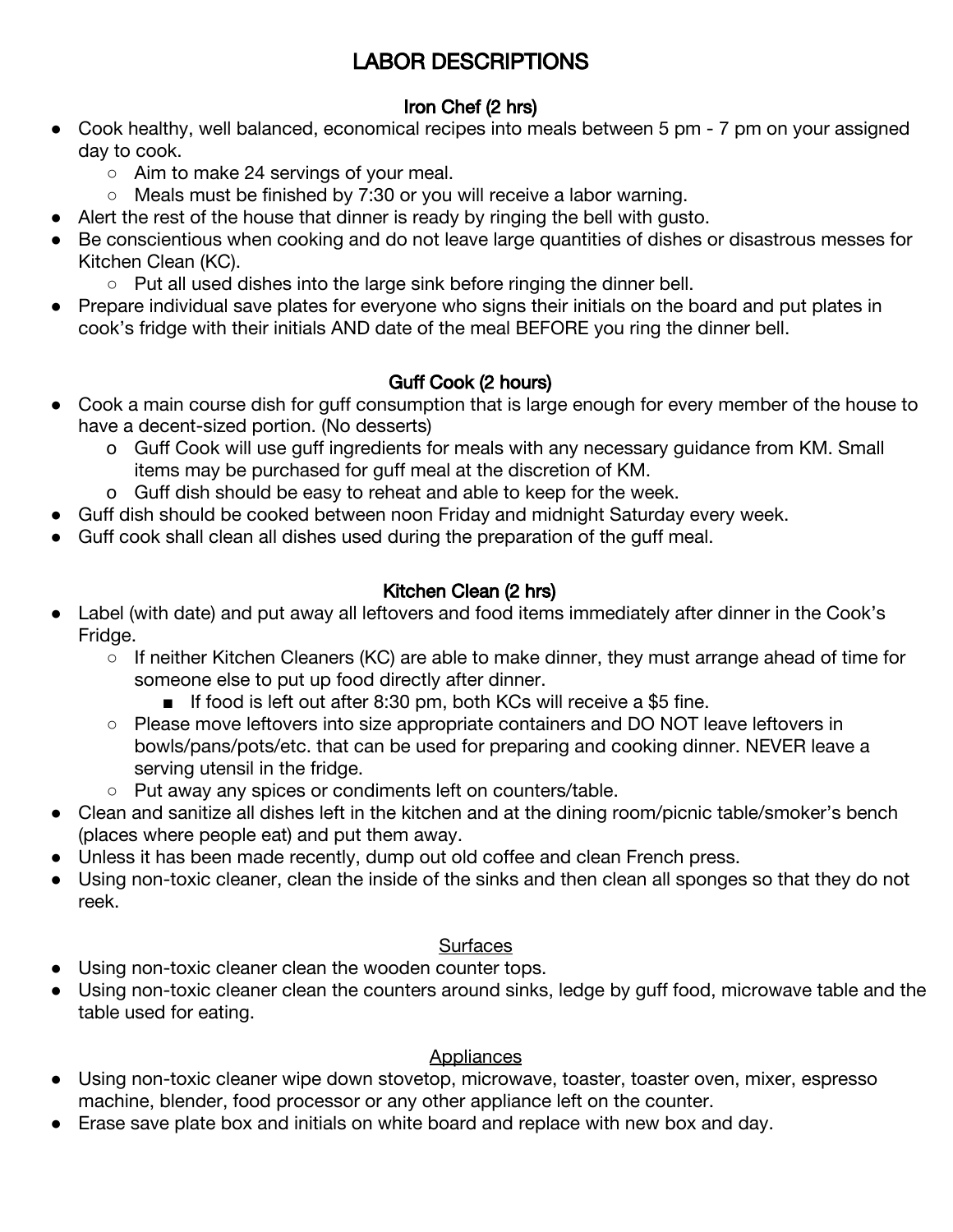- Sweep and mop the kitchen floor.
- Take out the garbage and put in a fresh bag.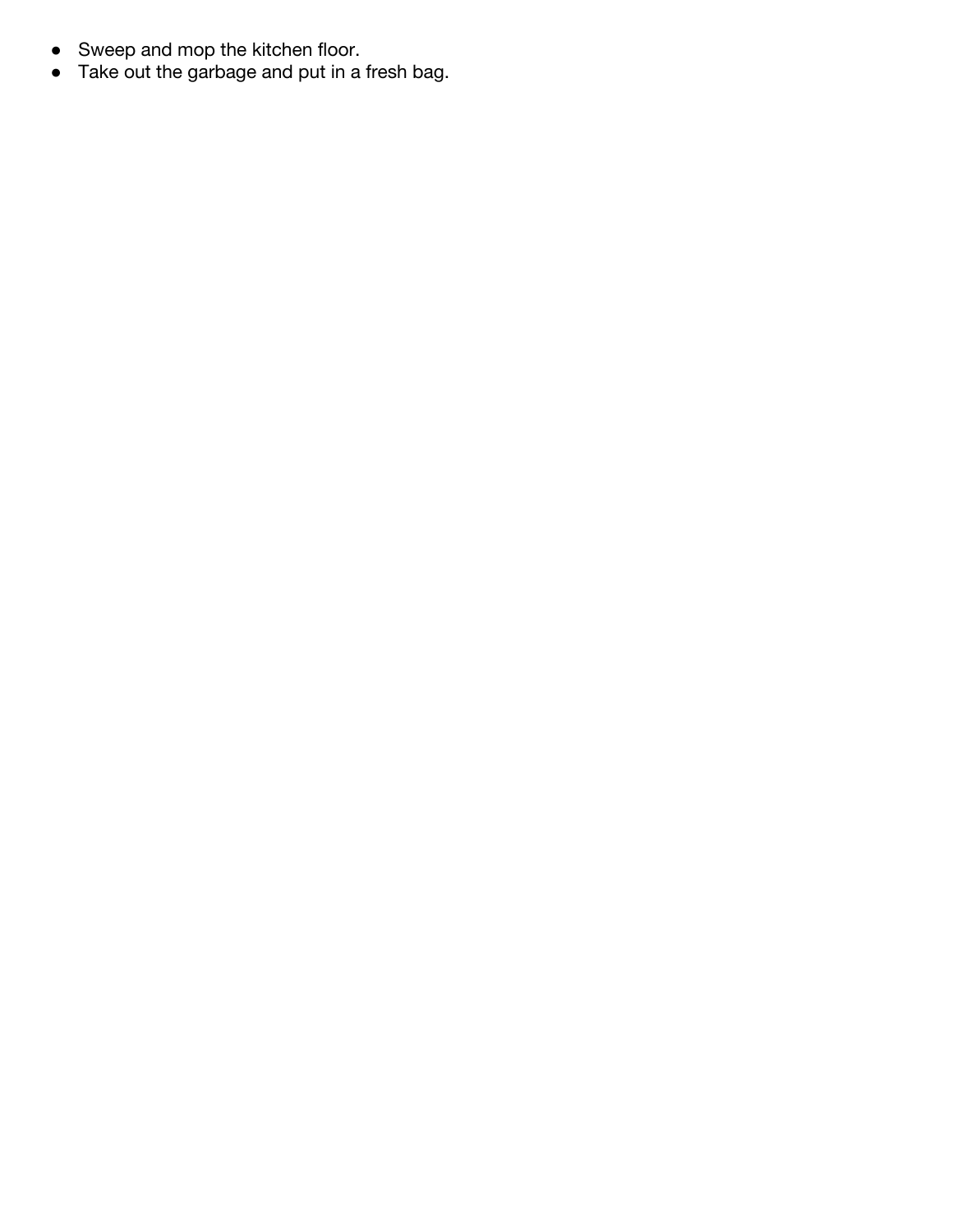#### Daily Tasks

- Sunday Stove: Thoroughly clean stainless steel with non-toxic cleaner, empty grease trap, reline food drop trays and organize pots, pans and lids
- Monday Appliances: Using non-toxic cleaner thoroughly clean the microwave, toaster oven, toaster and any other appliances used throughout the week that needs attention, Wipe Down wall behind trash can
- Tuesday Guff Shelves: Organize, refill and wipe down guff, personal, baking, and cook's food shelves; write on the board if something has run out and wipe down wall behind trash can
- Wednesday Fridge Room: Organize shelf, mop and sweep
- Thursday Bulk Shelves: Organize neatly and refill bulk containers under wooden counters, wipe off lids and shelves, organize oils, clean out potato and onion bins; write on the board if something has run out

Finish Kitchen Clean by 10:00 pm on your assigned day, sign-off and check off your appropriate day labor. You are not finished until all dishes, pans, silverware are put away (putting pots on the stove does not count as "away") and the Jackson is empty.

#### Lunch Clean (1 Hour)

Sunday – Thursday Lunch Cleans: You have until 5:00 pm to complete this task. Friday – Saturday Lunch Cleans: You have until 10:00 pm to complete this task.

- Clean and Jackson all dishes left in the kitchen and on the dining room/picnic table and put them away.
- Unless it has been made recently, dump out old coffee and clean French press.
- Using non-toxic cleaner, clean the inside of the sinks and wash all sponges used so that they do not reek. Make sure there is no dirty spots on the sinks, they should be pretty and shiny silver.
- Put away any foods/spices/condiments left on counters in a neat fashion.

#### **Surfaces**

- Using non-toxic cleaner, clean the wooden counter tops.
- Using non-toxic cleaner, clean the counters around sinks, ledge under guff food and microwave table.

#### **Appliances**

● Using non-toxic cleaner, wipe down stovetop, microwave, toaster and toaster oven, espresso machine, blender, food processor or any other appliance left on the counter.

#### **Other**

- Sweep the kitchen floor.
- If garbage is 3/4 full: Take out the garbage and put in a fresh bag. If you are Friday or Saturday Lunch Clean taking out the trash is mandatory!

#### Bathroom Clean (Upstairs/Downstairs) (1 hour)

- Using non-toxic cleaner, scrub shower, toilet, sink, counters/surfaces and soap dishes.
- Using non-toxic cleaner, clean mirrors and glass doors.
- Remove stains, hair, and scum build-up on all surfaces and empty and clean strainers in sink and shower.
- Sweep and mop the bathroom.
- Bathroom Clean must be finished and signed-off for by midnight at the end of your assigned half of the week.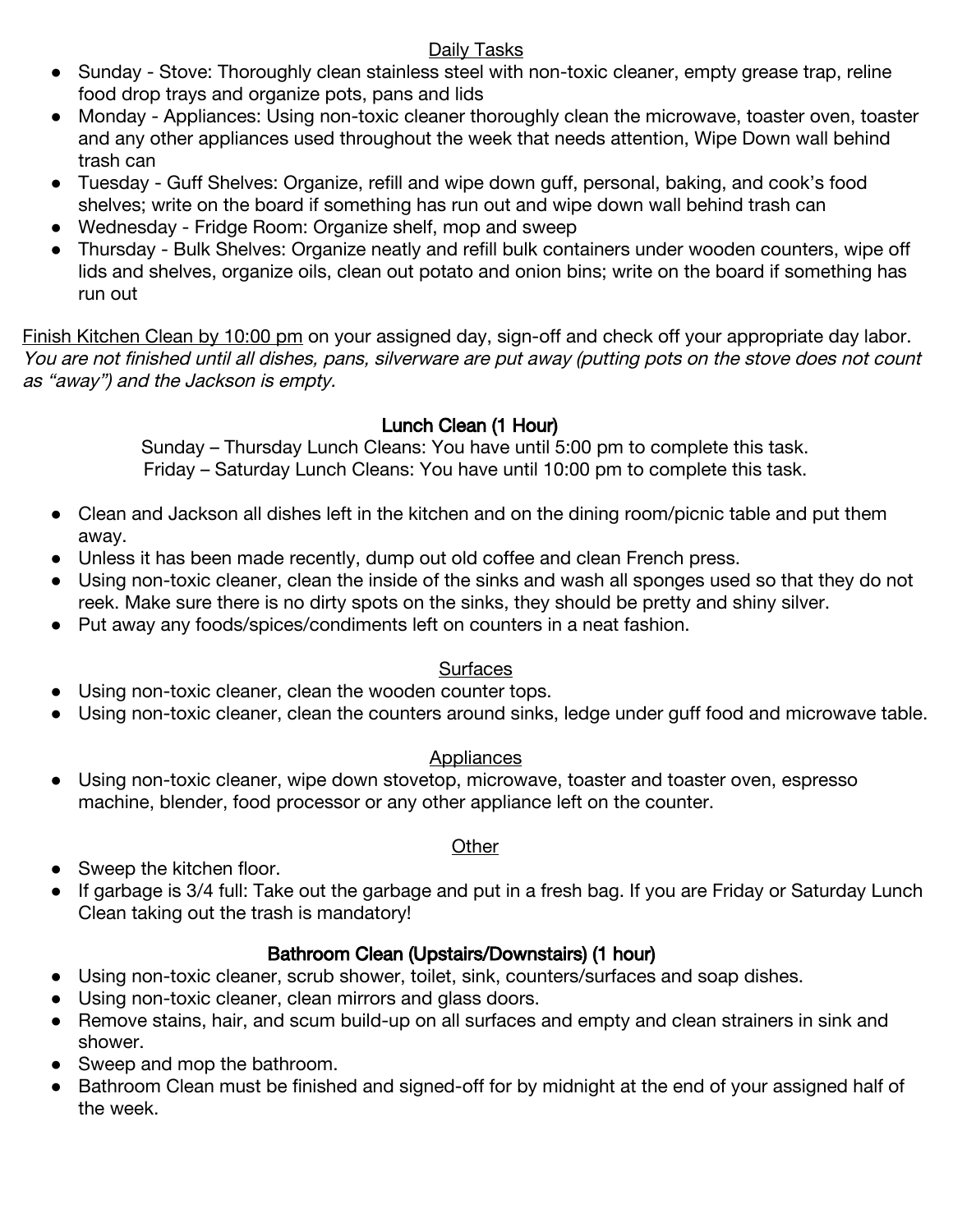○ This jobs spans for multiple days of the week. This means that you should look after these areas every day. If the Labor Czar finds them dirty, you will be asked to tidy up. Extra tidying must be finished by a time determined between you and the Labor Czar, which will often be the end of the day.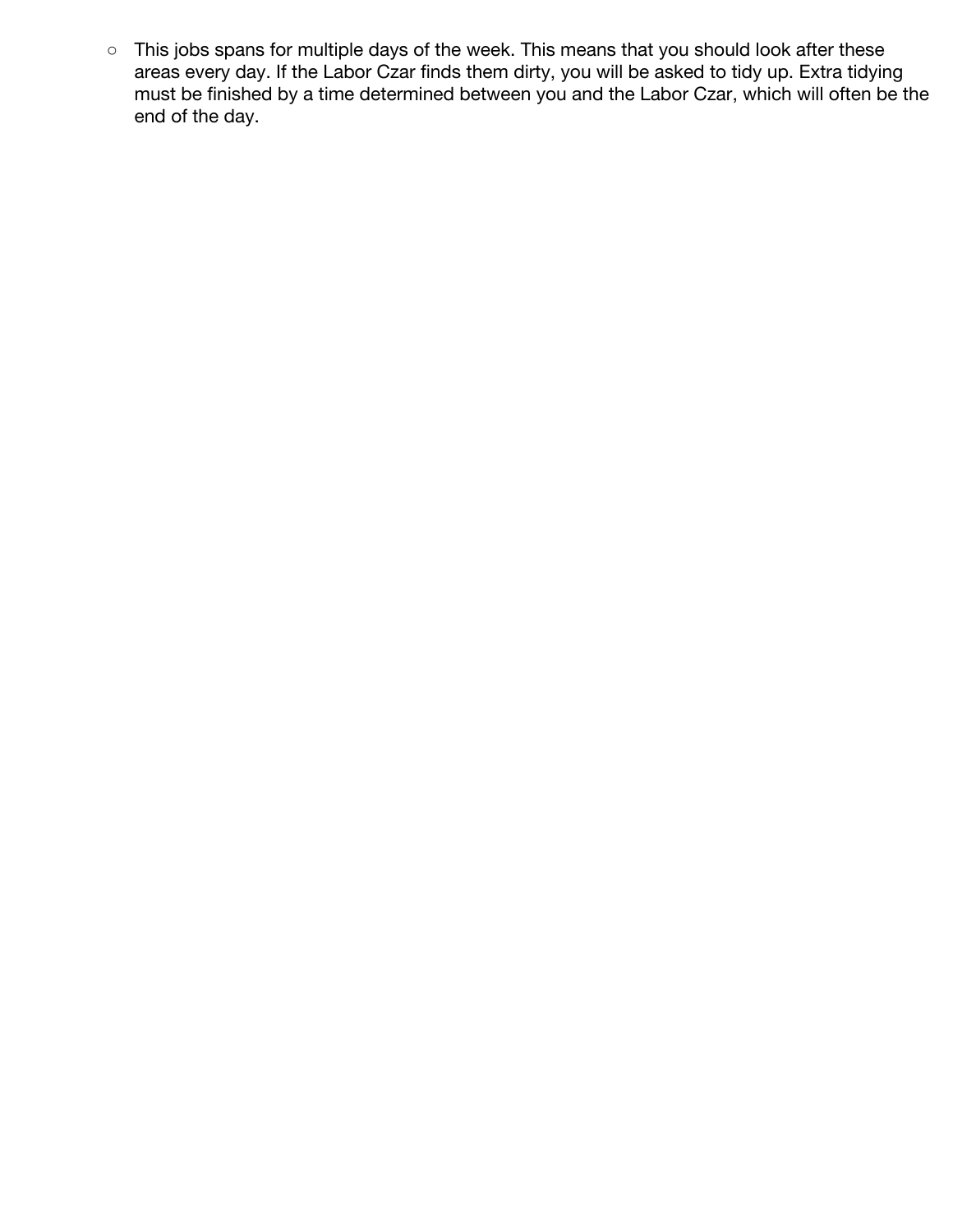#### Garden Gnome (1 Hour)

Under the direction of the Gnome Lord, you will be doing tasks such as stated below:

- Use sustainable techniques and native plants to ensure the need of minimal care and a long lasting garden.
- Weed beds, water plants and take necessary (non-toxic/organic) action to keep bugs off veggies and herbs.
	- If there are no plants or they have died, it is your job to plant new things and make the garden look nice.
- Water yard so that we can have soft things to walk on or replace dead grass.
- Take care of all aspects of composting if applicable.
- Pick up any trash or bottles/cans left in the front yard and recycle or throw them away.
- Sweep sidewalks and rake and gather leaves/sticks in walking areas.

You may be assigned tasks by the Gnome Lord that do not fit the descriptions above, that's perfectly fine! Your garden labor will be checked by the Gnome Lord and reported complete to the Labor Czar when it is done.

#### Commons Clean (Upstairs & Downstairs) (1 Hour)

- Gather all dishes/cups/silverware, wash and Jackson them, and put them away.
- Using non-toxic cleaner, clean all tables (dining room and coffee tables) and wipe down shelves.
	- This also means returning all materials left on tables and floor to their rightful shelves or owners.
- Move all newspapers more than 1 week old to recycling bin in Fridge room.
- Remove and put away all random items left lying around.
- Throw away or recycle (after washing them out!) bottles/cans or trash people rudely left in the common spaces.
- Organize sofas and chairs so that the room looks nice.
- Take out the trash and replace the trash bag.
- Sweep and mop, THIS INCLUDES UPSTAIRS hallway and just sweeping the stairs.
	- Mopping only needs to be done once a week. Coordinate a system with the Labor Czar and other Commons Cleaner as soon as you are assigned this labor at the beginning of a semester to ensure labor is split evenly.
- Commons Clean must be finished and signed-off for by midnight at the end of your assigned half of the week.
	- This jobs spans for half of the week. This means that you should look after these areas every day. If the Labor Czar finds them dirty, you will be asked to tidy up. Extra tidying must be finished by a time determined between you and the Labor Czar, which will often be the end of the day.

#### Mail (Membership)

- Bring in and sort mail into personal boxes.
- Newspapers should be brought in, taken out of the bag and left on the dining room table.
- Forward former members' mail
	- o Any house member who has moved out the previous semester will have their mail forwarded to them at the end of every month for the duration of the following semester. Collect this in appropriate container on side of mailboxes.
	- o Hold mail for any former member who moved out up to 1 year prior to delivery. Former members are responsible for picking up their own mail after one semester. Collect this in appropriate container on side of mailboxes.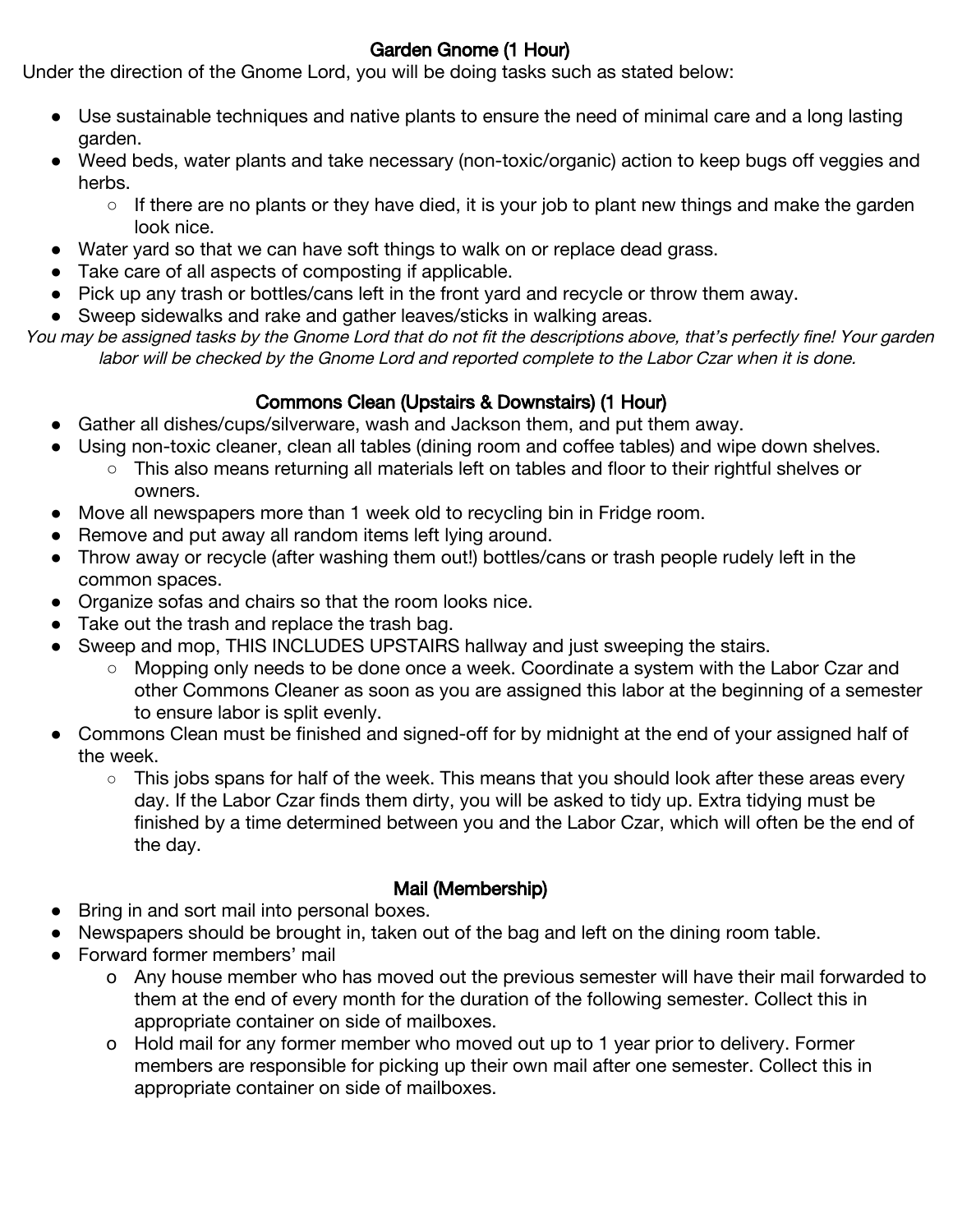Mail and any newspapers should be brought in before noon every day. You must sign-off for forwarding mail before the last day of every month.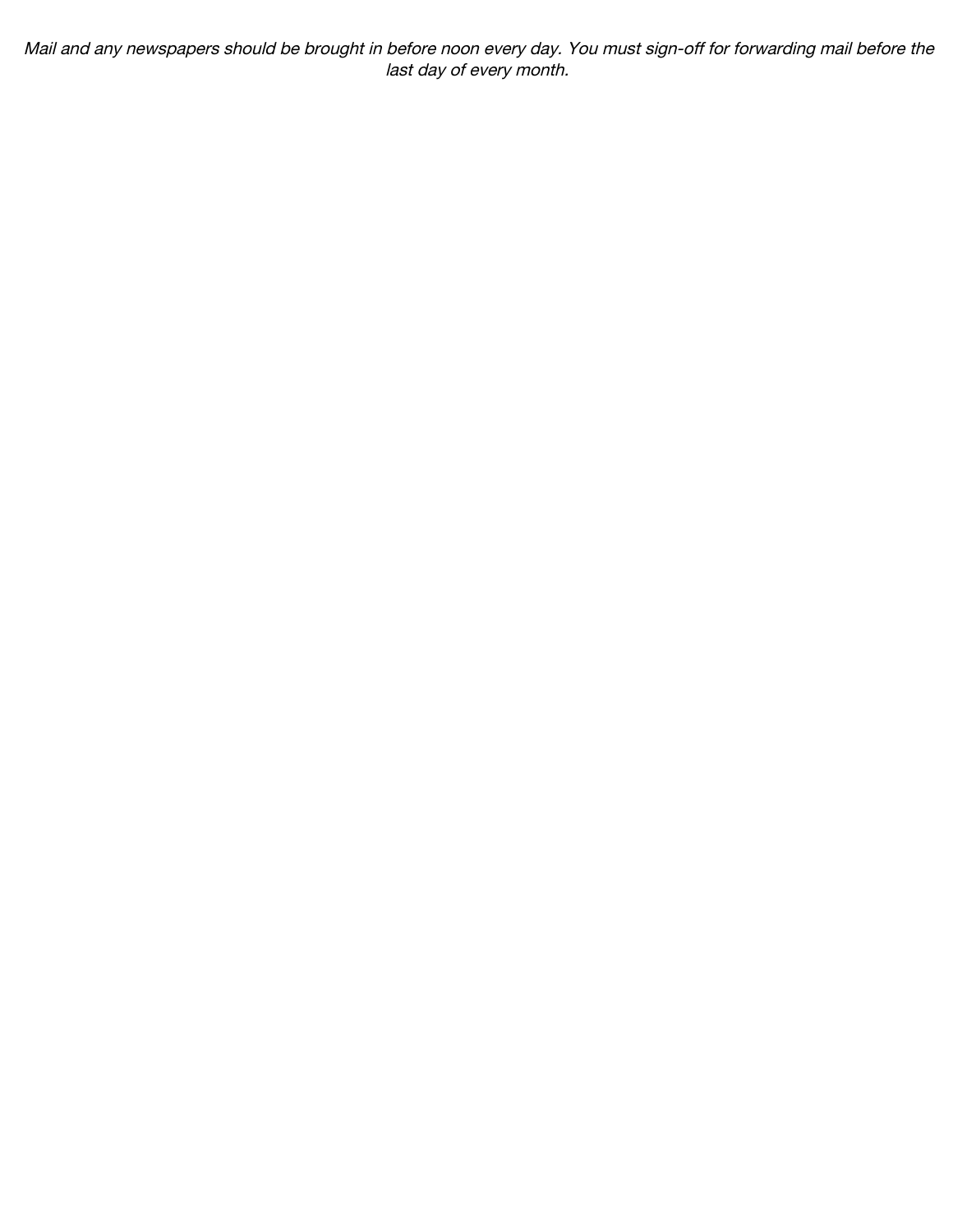#### Porch/Laundry Clean (1 hour)

#### Porch

- Clean off and wipe down picnic table: recycle newspapers and bottles/cans, throw out trash, clean and Jackson any dishes left out, and empty ashtrays.
- Sweep porch and stairs. Only mop if it is particularly dirty/muddy. You can always spray it down with the hose.
- Pick up cigarette butts and trash around smokers bench and recycle any bottles or cans.

#### Laundry Room

- Organize and wipe down laundry supply shelf.
- Wipe down washer and dryer including door gaps, crevices and detergent areas.
- Empty filter at bottom of washing machine and check and clean dryer filter.
- Write on the board if liquid/dry laundry detergent or dryer sheets are low.
- Sweep and take out the trash.
- Wash and dry kitchen towels
- Clean mop heads weekly in the washing machine. You MUST use the delicate cycle and put rubber bands around the strings so they do not tangle.
- Porch/Laundry Clean must be finished and signed-off for by midnight at the end of your assigned part of the week.

This jobs spans for multiple days of the week. This means that you should look after these areas every day. If the Labor Czar finds them dirty, you will be asked to tidy up.

#### Trash / Recycling (1 hour)

- Arrange containers so that they are easily available to all housemates.
- Trash comes every Friday morning. Bring bins to back door after trash has been collected.
- Empty inside recycling bins, large item recycling bin and newspaper stack into rolling bins every Wednesday or more frequently if necessary.
- Hose out and clean inside recycling bins so that they do not stink and attract roaches.
- Make sure rolling bins are available to be picked up on city-assigned recycling day.
	- (Call 311 same day if they miss our bins)
	- o If you miss pick-up, take care of recycling yourself. Ecology Austin is open from 9-5 every day except major holidays and is located at  $9<sup>th</sup>$  and I-35.
- Bring rolling bins in on the same day that they are emptied by the city.
- All recyclables must be rinsed out before thrown into the bins. It is your job to enforce this and fuss at housemates at meetings for not doing so. Recycling plants do not clean what they receive and therefore throw anything away that is dirty. Clean recycling also keeps roaches and stinking bins at bay. Remove bottle caps from plastic bottles as they are not recycled.
- Keep back alley clean. The city can fine us for having a mess back there.
- Recycling must be finished and signed-off for every Wednesday by midnight.

This jobs spans for the entire week. This means that you should look after recycling every day. If the Labor Czar finds bins to be too full, you will be asked to take them out. This must be finished by <sup>a</sup> time determined between you and the Labor Czar, which will often be the end of the day.

#### Cookie Monster (2 hours)

Create a delicious baked item for everyone in the house to delight and drool over.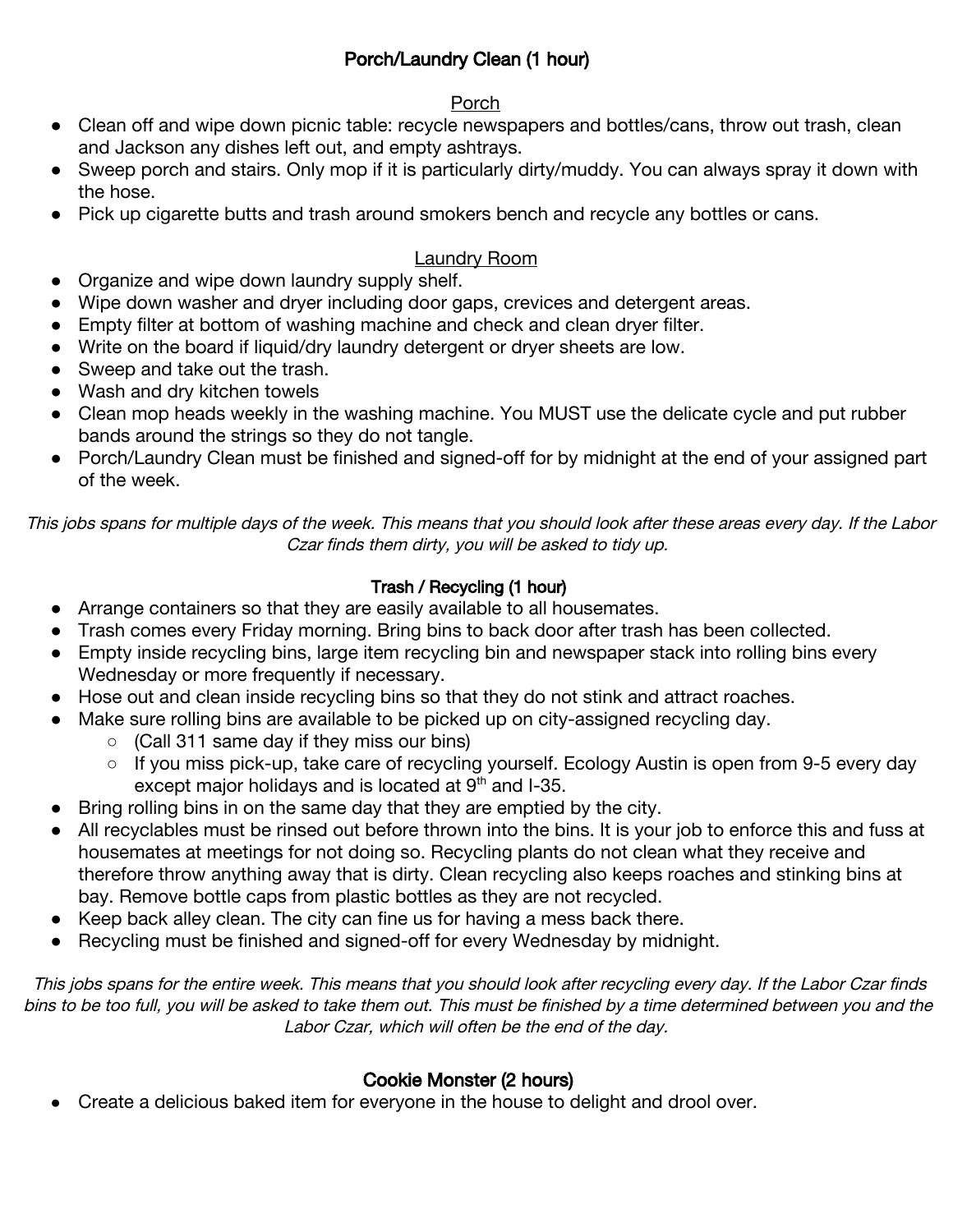- o Aim to use guff ingredients, but the occasional, cheap item can be added to a shop at the discretion of KM.
- o Cookie Monster does not mean only baking cookies. Strive for variety and get creative.
- Cookie Monster shall clean all dishes used during the preparation of the delicious treat.
- Baked treat should be finished within the amount of days given for the labor.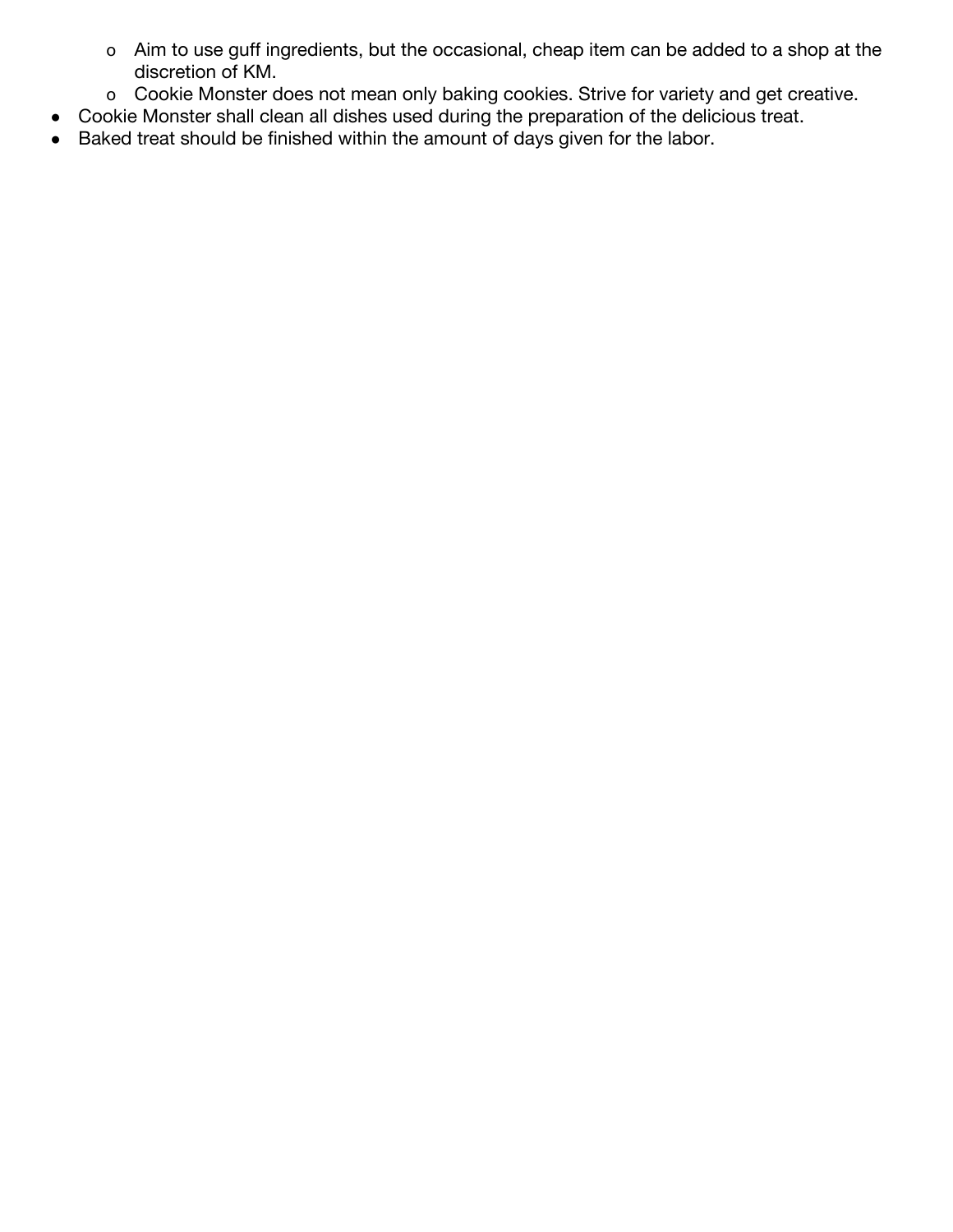#### HEB/Costco Shop (2 hours)

- Get shopping list from Kitchen Manager, a check from Treasurer and supermarket membership card, if necessary.
- Take and use reusable grocery bags from Fridge Room.
- Follow list and try to buy cheapest items.
- On the receipt, circle the date, total cost and shopper's initials at the top of the receipt. Also let KM know how much the shop cost.
- Put all food in appropriate places. Bulk should be placed on appropriate storage shelf and a small amount put on guff shelves.
	- Label and put food marked for meals in a reusable bag either in the cook's fridge or on the cook's shelf. Certain items should not go in the fridge, so shoppers should ask if they aren't sure.
	- Anything frozen bought for dinners should be put in the fridge so that it will be thawed by the day it will be used. If it is to be used within the 3-4 days between shops, meat will not go bad.
- Erase all items off of the list on whiteboard that you were able to buy and circle or write items you were not able to find.
- Complete shop by 4PM on Sundays and Wednesdays. This ensures food is available to cooks when they start cooking.

#### Fridge Clean (1 hour)

- Alert house by writing a note on the whiteboard when we have an excess of any one food or item that needs to be eaten (examples: "LOTS of leftovers in Cook's Fridge!" or "Zucchini has been in guff fridge all week. Eat them!")
	- Write on the board when we run out of any staple item.

#### Cook's Fridge

- Save plates in the fridge for more than 48 hours must be moved to the kitchen, with 24 hours being given to the owner of the save plate, after which time a \$5 Personal Mess Fine can be assessed.
- Consolidate when possible and move leftovers to size appropriate containers.
- Throw away all rotten or old leftovers. Wash any/all containers and dishes that you empty.
- Wipe down the front doors and insides of fridge with non-toxic cleaner.

#### Freezer

● Organize, defrost and clean freezer. Meat should always go on the bottom, then fruits/veggies, etc., and bread on top. Note any staples that have run out on the board.

#### Personal Fridge

- Everything must be labeled with owner's initials and the date food was put in the fridge, with the exception of alcohol which should still be initialed.
- Food stored in a large bag will be left alone if it is initialed and dated, but after 1 month it will be thrown away. It is the responsibility of the owner to re-date old items to prevent them from being thrown out.
- Unmarked items will be placed in the guff fridge.
- Never throw away new food. Staple items will not be thrown out until after their expiration dates. Food in the freezer becomes guff if the date is from a previous semester.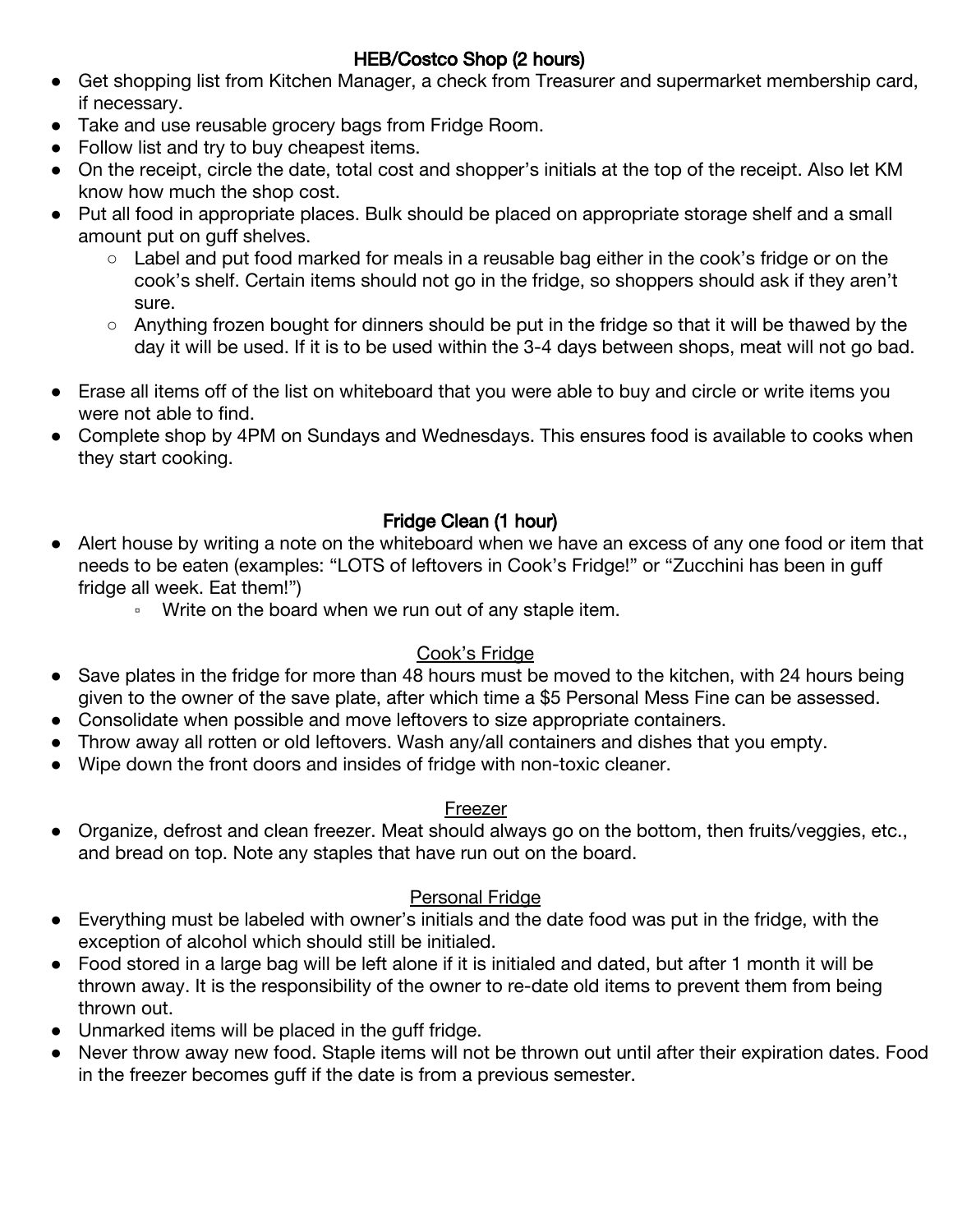- Restaurant leftovers and save plates should be tossed 1 week after the labeled date. It is a members responsibility to re-date items. Save plates will have a 24 hour grace period for the member to clean them before being assessed a personal mess fine.
- If FC is still unsure whether or not to throw something away, they must first ask the person who owns the food and the Labor Czar second if the owner is not available.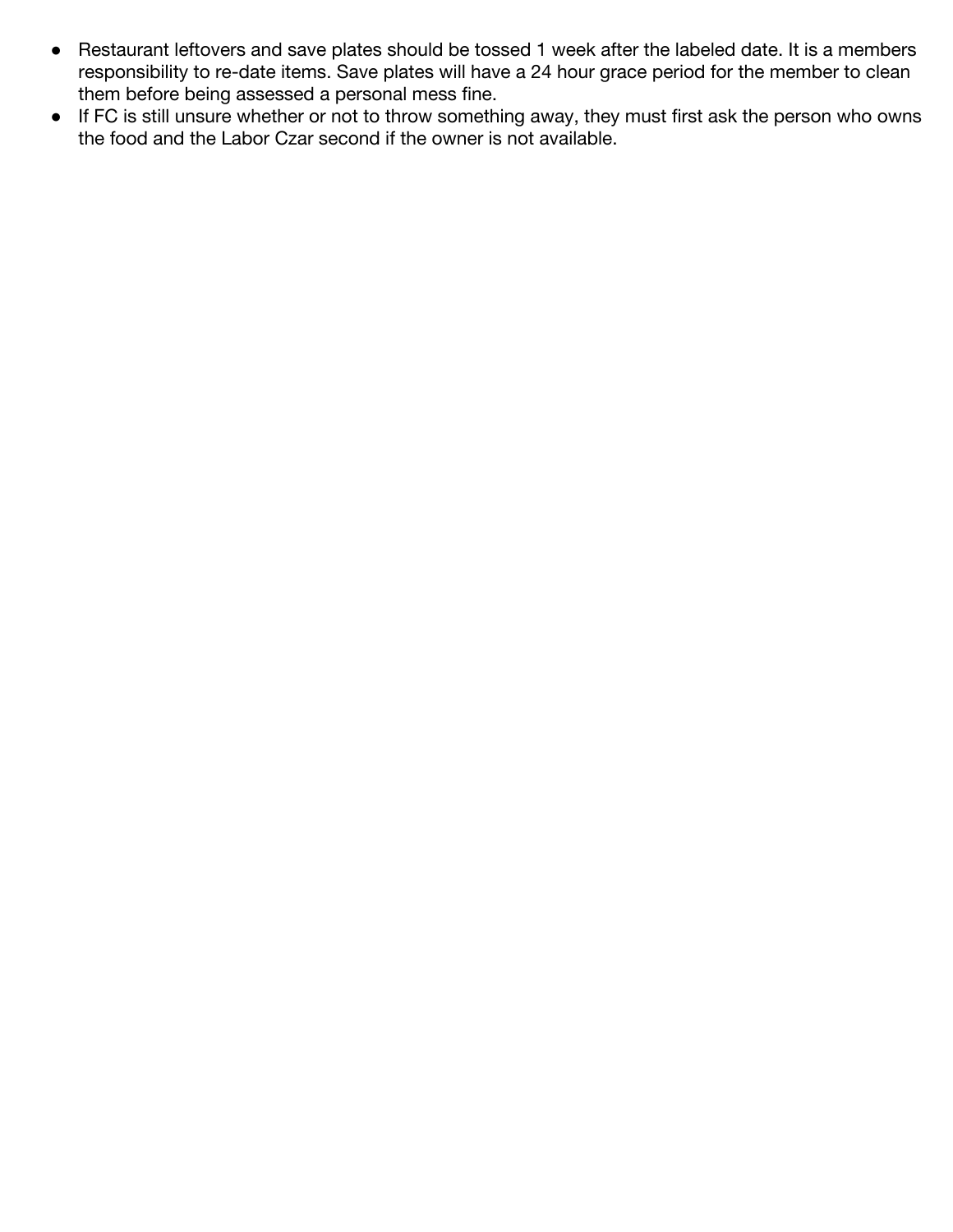#### Guff Fridge

- Organize or throw away rotten or old food on shelves and in bins. (pay attention to bin and shelf labels, and clean the insides of bins/organize contents)
- Consolidate when possible and move leftovers to size appropriate containers.
- Wash and sanitize any/all containers and dishes that you empty.
	- o Wipe down the front doors and insides of fridge with non-toxic cleaner.
	- o Trash or organize papers hanging from fridge.
- Fridge Clean should be finished and signed-off for by midnight at the end of your assigned part of the week.

This jobs spans for the entire week. This means that you should look after these areas every day. If the Labor Czar finds them dirty, you will be asked to tidy up.

#### Weekend Kitchen Fairy (1 hours)

- Clean and Jackson all dishes left in the kitchen and on the dining room/picnic table and put them away.
	- o Unless it has been made recently, dump out old coffee and clean French press.
	- o Using non-toxic cleaner, clean the inside of the sinks and then wash all sponges used so that they do not reek.
- Put away any foods/spices/condiments left on counters and consolidate or clean (if empty) the container or plate with Cookie Monster treats.
- **Surfaces** 
	- o Using non-toxic cleaner, clean the wooden counter tops.
	- o Using non-toxic cleaner, clean the counters around sinks, ledge under guff food and microwave table.
- Appliances
	- o Using non-toxic cleaner, wipe down stovetop, microwave, toaster and toaster oven, espresso machine, blender, food processor or any other appliance left on the counter.
- Sweep and mop the kitchen floor.
- Take out the garbage and put in a fresh bag.
	- o Make sure that you are using the correct sized bag and tie it off to keep it from falling into the can.
- Finish Kitchen Fairy between 7pm and midnight on your assigned day and sign-off.
	- o You are not finished until all dishes, pans, silverware are put away (putting pots on the stove doesn't count as "away") and the Jackson is empty.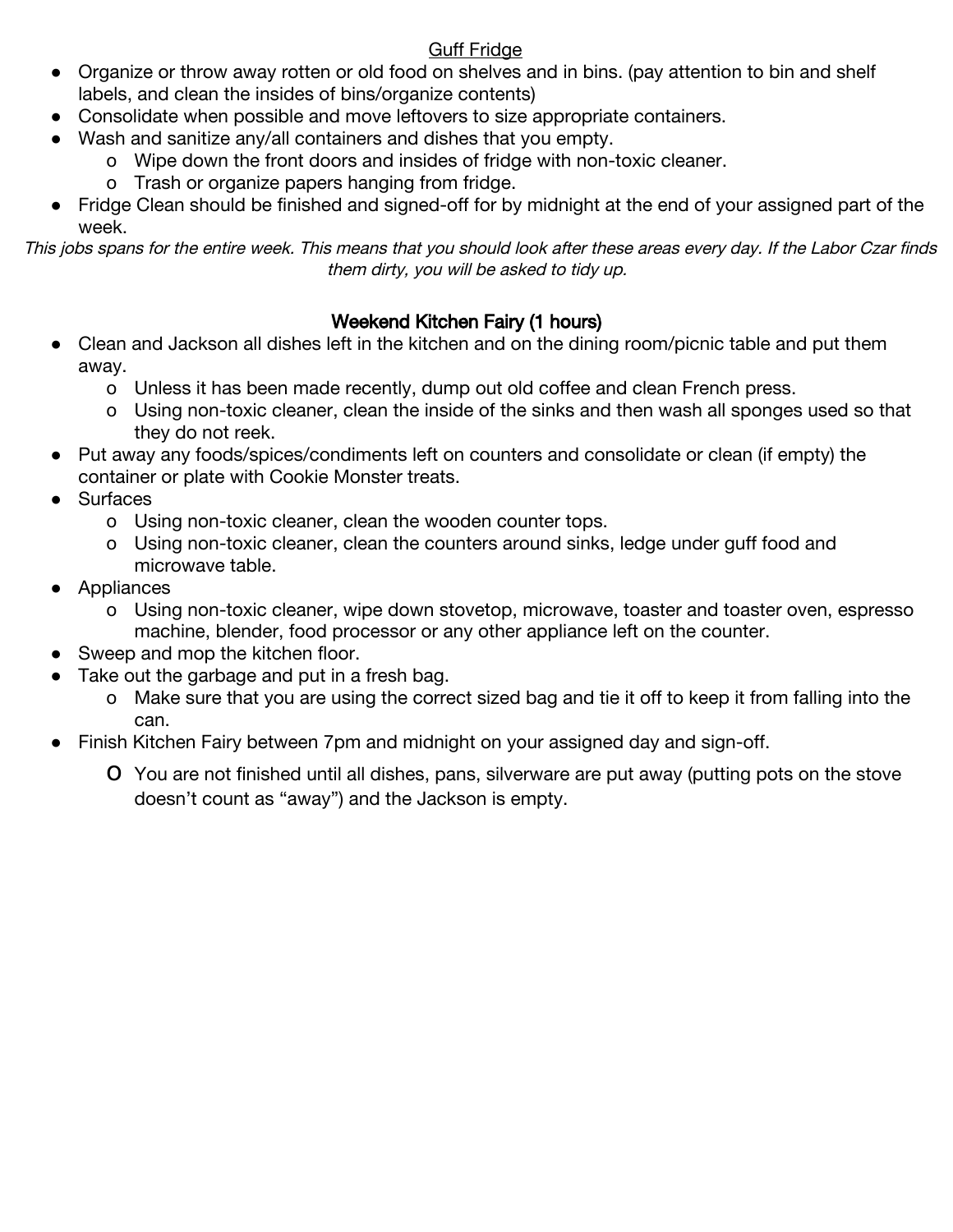## Sample Labor Chart:

| Labor                                         | Hours          | Mon              | Tues | Wed | Thurs | Fri | Sat $ $ | Sun | What you gotta do:                                                                         |  |  |
|-----------------------------------------------|----------------|------------------|------|-----|-------|-----|---------|-----|--------------------------------------------------------------------------------------------|--|--|
| Commons Clean                                 | $\mathbf{1}$   |                  |      |     |       |     |         |     | ** Coordinate with each other to switch mopping weeks                                      |  |  |
| Lunch Clean                                   | 1              |                  |      |     |       |     |         |     | ** Must be done by 5:00 pm on nights w/ dinners and by<br>10:00 pm on nights w/out dinners |  |  |
| Dinner Cook                                   | 2              |                  |      |     |       |     |         |     | **Dinner is served at 7:00 pm                                                              |  |  |
|                                               | $\overline{2}$ |                  |      |     |       |     |         |     |                                                                                            |  |  |
| Dinner Clean                                  | $\overline{2}$ |                  |      |     |       |     |         |     |                                                                                            |  |  |
|                                               | 2              |                  |      |     |       |     |         |     | **Must be done by 10:00 pm                                                                 |  |  |
| Downstairs/ Upstairs<br><b>Bathroom Clean</b> | $\mathbf{1}$   |                  |      |     |       |     |         |     |                                                                                            |  |  |
| <b>HEB Shop</b>                               | $\overline{2}$ |                  |      |     |       |     |         |     |                                                                                            |  |  |
| COSTCO Shop                                   | $\overline{2}$ |                  |      |     |       |     |         |     |                                                                                            |  |  |
| Trash & Recycle                               | $\mathbf{1}$   |                  |      |     |       |     |         |     | *MUST SEND EVIDENCE by Thurs night                                                         |  |  |
| <b>Garden Gnomes</b>                          | $\mathbf{1}$   |                  |      |     |       |     |         |     |                                                                                            |  |  |
|                                               | $\mathbf{1}$   |                  |      |     |       |     |         |     | Talk to _: Gnome Lord                                                                      |  |  |
| Fridge Clean                                  | $\overline{1}$ | Personal & Cooks |      |     |       |     |         |     |                                                                                            |  |  |
|                                               | $\mathbf{1}$   | Guff & Freezer   |      |     |       |     |         |     |                                                                                            |  |  |
| Porch & Laundry                               | $\mathbf{1}$   |                  |      |     |       |     |         |     |                                                                                            |  |  |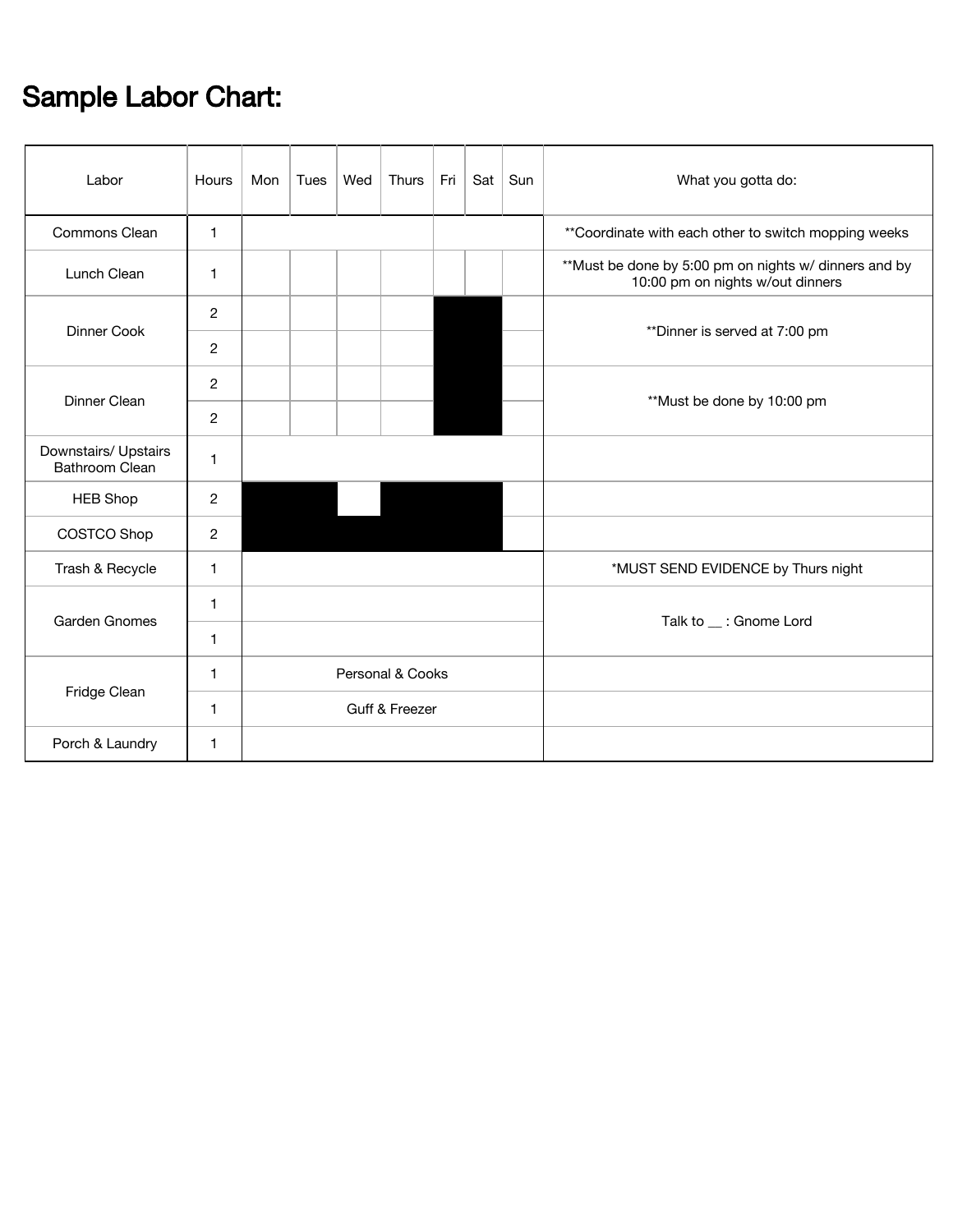#### REVISION HISTORY

6/21/2016 (Jake)

- Example proposal added
- House Discretionary Fund limit added
- Gnome Lord budget removed
- 6/30/2016 (Jake)
	- Memco updated
	- Labor descriptions added and made aesthetically pleasing
- 7/5/2016 (Jake)
	- 5 meals not required if labor does not allow.
- 8/27/2017 (Greg/Roxanne)
	- Reformatting of manual to better fit zine format
	- Added seven cooperative principles
	- Fixed boarding rates typo